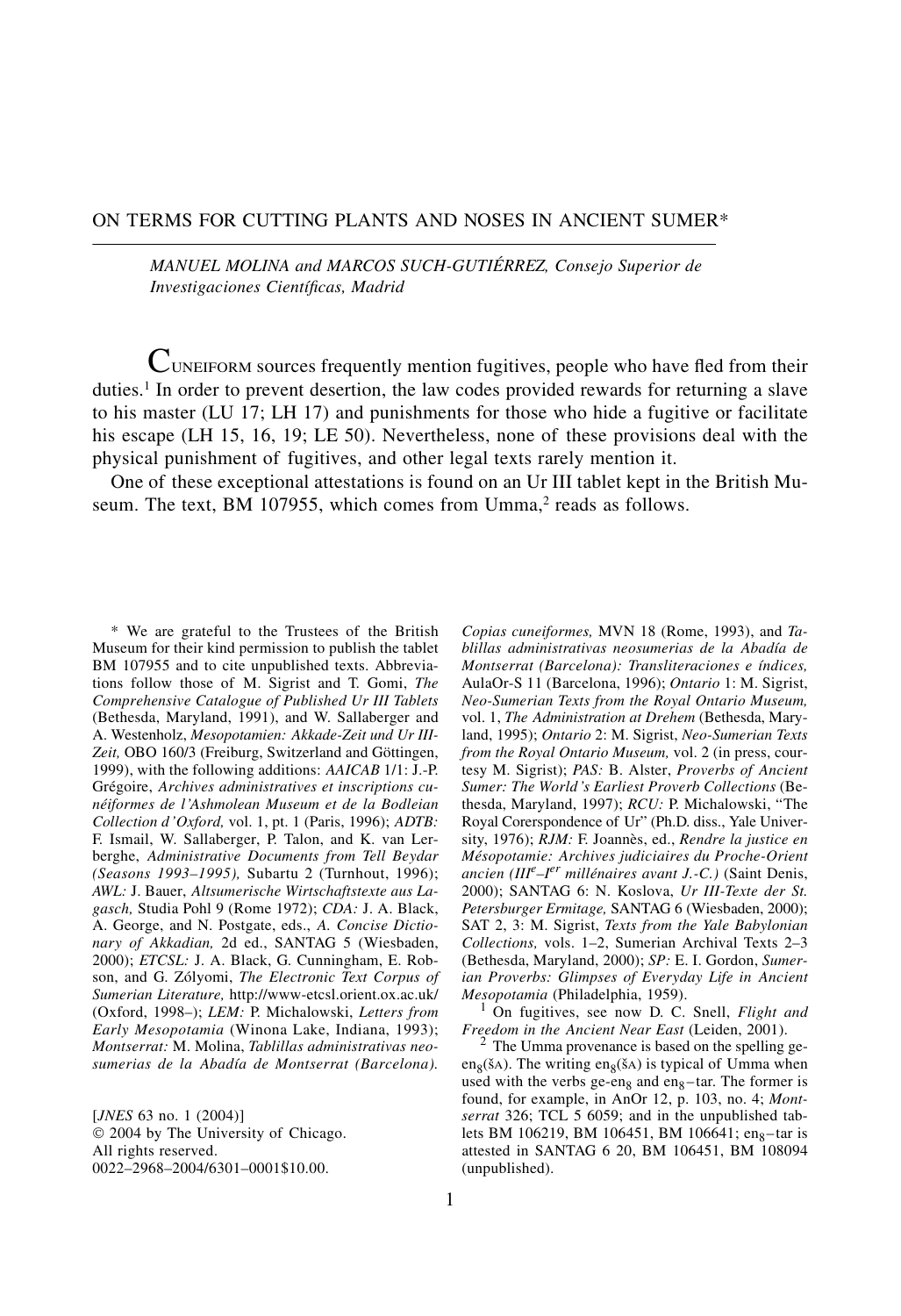*Text*

- 1 <sup>I</sup> *Im-ti-x*
- 2 arád é-gal
- 3 mu-3-àm
- 4 ì-zàh-àm
- 5 ni.nagar-e
- $6$  pa-ág ì-zí-e
- r1 Á-zi-da
- 2 ba-an-túm-mu
- 3 igi ensí-ka-šè / ba-ge-en<sub>8</sub><br>4 mu <sup>d</sup>Amar-<sup>d</sup>Suen / lugal-
- 4 mu dAmar-dSuen / lugal-e *Ur-bí-/lum*ki mu-hul

<sup>1</sup> *Imti-x*, <sup>2</sup> slave from the palace, <sup>4</sup> fled <sup>3</sup> for three years. <sup>5</sup> (The) NLNAGAR <sup>6</sup> will cut (his) nostril(s)  $r^2$  (and) will bring him to  $r^1$  Azida. <sup>3</sup> It has been stated before the governor. <sup>4</sup> The year when Amar-Suen destroyed Urbilum (AS 2).

### *Commentary*

Line 1: *Im-ti-x*

We cannot offer an explanation for the third sign of this personal name. The sign is like an IB closed with a horizontal wedge in its upper part. Names beginning with IM.TI may be composed with the Akkadian verb *mâdu* "to be plentiful" (*Im-ti-dam, Im-ti-da*) or with the noun *imdu* "support" (*Im-dì-lum, Im-dì-*an.na), although neither possibility seems plausible in our text.

### Line 5: ni.nagar-e

The word ni-nagar-e could be interpreted either as a verbal form in third sing. *marû* or as a personal name or a profession with ergative suffix. The only other attestation of ni.nagar known to us, in a similar context, rather points to the latter possibility:

<sup>1</sup> Ur-<sup>d</sup>Lama <sup>2</sup> na-ab-bé-a <sup>3</sup> Ur-<sup>d</sup>Nanše-ra <sup>4</sup> ù-na-a-du<sub>11</sub> <sup>5</sup> G̃emé-<sup>d</sup>Dumu-zi-da <sup>6</sup> tukum-bi <sup>r 1</sup> g̃emé Ba-la-la-kam  $^2$  šu hé-na-bar-re  $^3$  NI.NAGAR  $^4$  na-kà-ab-tum-ma ì-dab<sub>5</sub>  $^5$  Ba-la-la  $^6$  hé-na-ab-sum-mu  $^7$  na-mi-gur-re. "Thus says Ur-Lama: 'Say to Ur-Nanše<sup>3</sup> that, (concerning) Geme-Dumuzida, if this slave-girl belongs to Balala, let him release her for him (= Balala). (The) ni-nagar took charge of (arrested ?) her in the *nakabtum*. Let him give her to Balala. (This matter) must not come up again!' " (Molina, *Aula Orientalis* 17–18 [2000–2001]: 228, no. 40).

If NA.NAGAR should be interpreted as a profession,<sup>4</sup> it could be related to bulug<sub>4</sub>, possibly the instrument used by the NLNAGAR "to cut the nostrils" (see below) of the fugitive.<sup>5</sup>

beginning with ì- "oil", ì-sur = *sahitu* (*AHw.,* p. 1074, s.v. *sahitu(m)* "Kelterer"; *CAD,* vol. S, p. 62, s.v. *sahitu* "preparer of sesame oil") and ì-rá-rá = *muraqqû* "unguent maker" (AWL, p. 335); ì-zu, as variant of a-zu  $= as\hat{u}$  "physician" (Cavigneaux and Al-Rawi, "Le portier des enfers," p. 190).

<sup>5</sup> According to H. Waetzoldt (*NABU* 1995/117), bulug4 was a general term in Mesopotamia to designate sharp-pointed instruments. As a verb ("to sew"),

<sup>&</sup>lt;sup>3</sup> See n. 37 below.<br><sup>4</sup> Other professions beginning with NI are:  $i$ -du<sub>8</sub> = *atû* "door keeper" (W. Farber, " 'Großpförtner Nedu' und ein Problem neubabylonischer Schreibertradition," *ZA* 66 [1976]: 261 ff.; A. Cavigneaux and F. Al-Rawi, "Le portier des enfers," *RA* 76 [1982]: 189 f.); in lexical lists, ni-gíd-gíd = *barûtu* (*AHw.,* p. 110, s.v. *barûtu* "Arbeit, Weisheit usw. des Opferschauers"; *CAD,* vol. B, pp. 131 f., s.v. *barûtu* "1. act of divination . . .");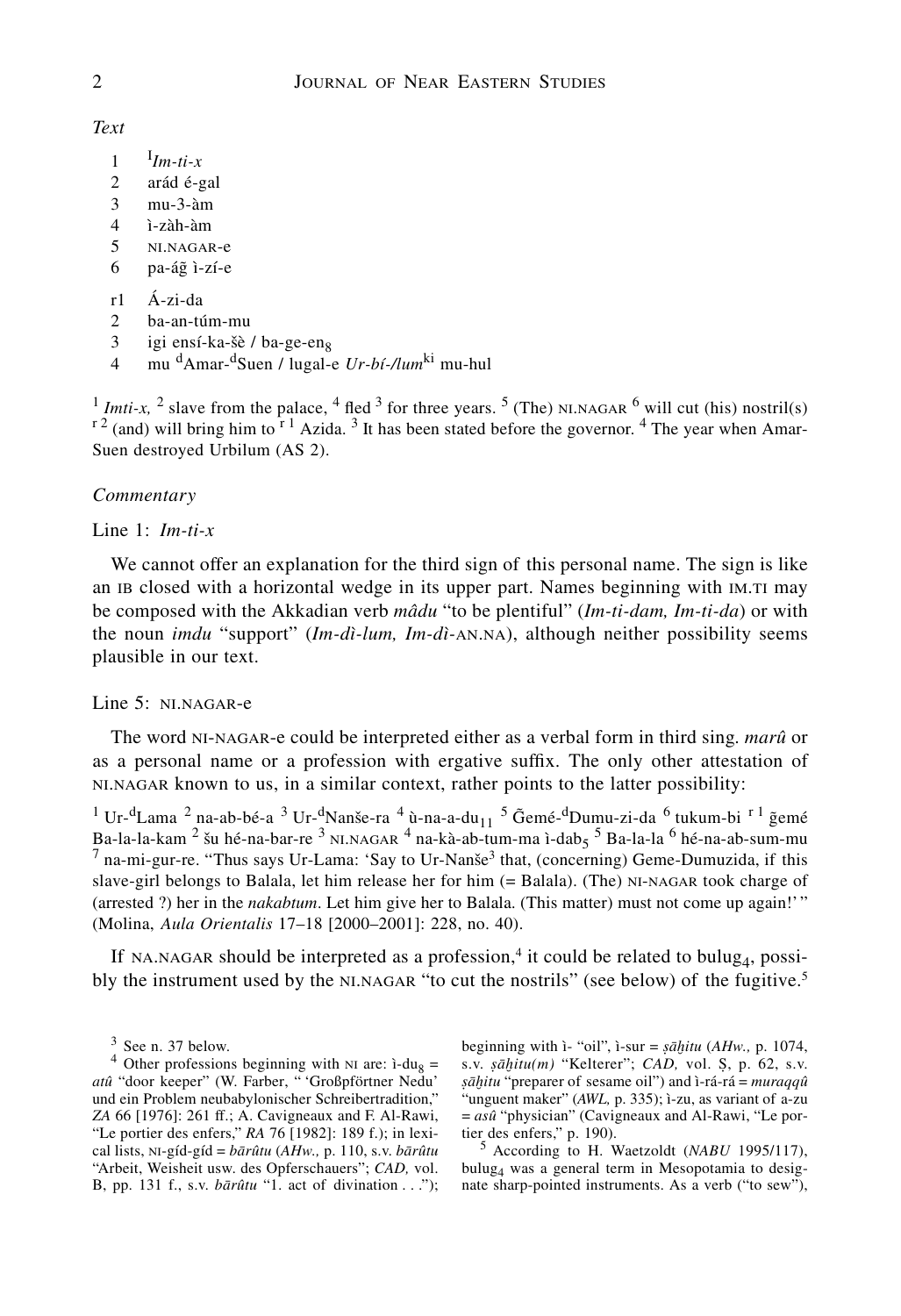

Fig. 1.—BM 107955 (1913–4–16–2787)

Line 6: pa-á $\tilde{g}$ -zí

1. The sign zé

In order to understand the meaning of the unusual Sumerian compound verb pa-á $\tilde{g}$ –zí, it would be useful to begin with some comments about zé. This sign seems to have been introduced in the cuneiform system about the middle of the third millennium. It was mainly used to represent a syllable composed by a voiced or emphatic sibilant and the vowel e/i.

To the best of our knowledge, the sign zé first appears on a lexical tablet from Abu-Salabih  $(IAS\ 53\ vi\ 7'-8')$  written as LAK539.<sup>6</sup> It is rarely found in Ebla (see ARET 2, p. 165: x) and Tell Beydar (see *ADTB,* p. 41: 147). Nevertheless, a very different variant of zé (ARET 2, p. 166: zé) is often attested in Ebla, especially in Semitic personal names (*I-in-zé, Ìr-pes-zé, Zé-ba-da-ar, Zé-ba-da-mu, Zé-kam,* etc.).

In Sargonic times, the use of the sign, usually also with the syllabic value in Semitic personal names, is widely attested, particularly in texts from Esnunna, Girsu, and Tutub. The usual form in this period is LAK539, whereas LAK538 is rarely found (MAD 1 302 r 5 [cf. MAD 2, p. 225], MC 4 27 obv. ii 4).

Conversely, in the Neo-Sumerian period, LAK538<sup>7</sup> is much more frequent than LAK539; $\frac{8}{3}$ the latter is still mainly used in Semitic personal names *(Si-lu-us-*<sup>d</sup>*Da-gan, Si-la-su, Te-zí-*

2 / X 20), MVN 11 156 4 (AS 5 / III 11), TCL 2 5505 r ii 15 (AS 5 / X 9), *Ontario* 1 160 2 (AS 9 / XI 18), *Montserrat* 342 3' ([ ]), *Montserrat* 435 3', 6', 8' ([ ]), MVN 11 89 r 2 (- / -).

 $8$  Attested, for example, in MVN 3 162 3 ( $\check{S}$  39 / III), MVN 13 704 2 (S 44 / III 21), MVN 13 121 7 (S 44 / X 15), *TrDr* 86 7, r 5 (S 45 / VII 17), MVN 11 182 2  $(\S 45 / X)$ , MVN 2 97 13  $(\S 46 / II 14)$ , MVN 15 312 2 (S 47 / V 6), MVN 2 156 4 (S 47 / V 16), *Nik* 2 489 2 (S 47 / IX 11), MVN 11 182 r iv 13 ([S / AS]), TCL 2 4682 r 1 (AS 1 / i 18), *RA* 8 197 22 1 (AS 5 / III), *Montserrat* 24 4 (AS 5 / IV 8), TCL 2 5504 r i 1 (AS 5 / X 9), MVN 15 33 1 (AS 5 / XI), MVN 15 179 2  $([AS / \check{S}S]), YOS 4 238 2^{\dagger} (IS 1 / IX).$ 

bulug is rarely documented: *n* kus ba-rí-ga ba-ra-bulug (*DCEPHE* 234). <sup>6</sup> The text deals with temple officials and cultic per-

sonnel. These two lines, of uncertain reading  $(D\tilde{U}Z\tilde{E})$ gam+gam.zé), are paralleled by a lexical text from Fara (*SF* 57 x 15–16), which reads  $D\ddot{\theta}$ . GAM+GAM.DÉ.<br><sup>7</sup> Attested, for example, in TCL 5 6049 r iv 1 (Š 41),

MVN 11 100 17, r 21 (Š 42), MVN 11 178 r 2 (Š 44 / VIII), MVN 13 706 r 20 (S 44 / IX 29), MVN 11 128 3 (S 46 / V), MVN 13 842 7 (S 47 / III 24), *TrDr* 21 3 (Š 47 / VI), MVN 8 112 r 3 (Š 48 / IX 12), MVN 12 121 2 (Š 46 / XI), MVN 13 512 i 14, ii 25 (Š 46 / XII), MVN 11 182 r iv 4, 12 ([S / AS]), MVN 13 845 4 (AS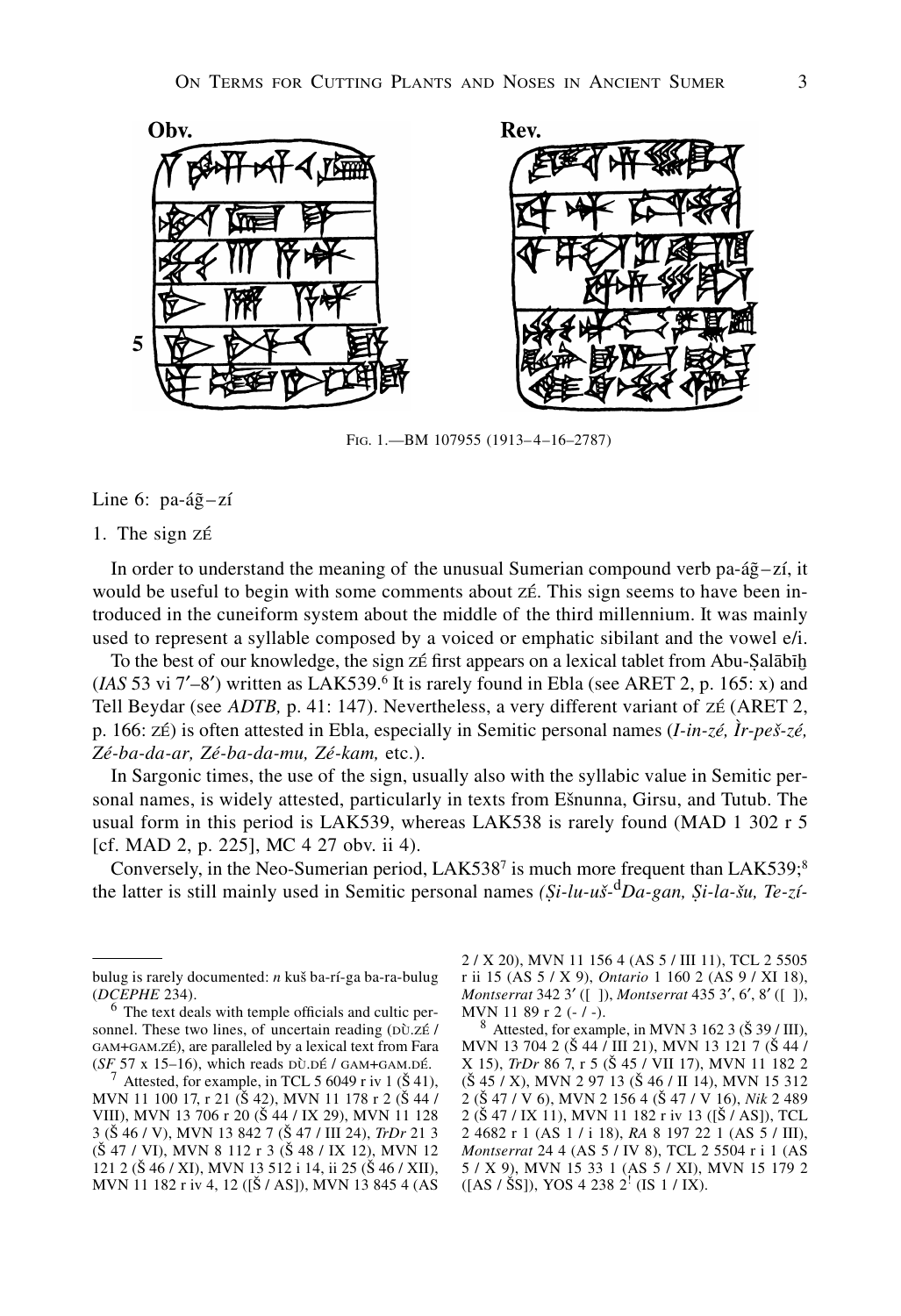*in-Ma-ma,*  $Si$ *-li-*<sup>d</sup>*Adad,* etc.) and toponyms  $(Ha-ma-zt^{ki})$ ,<sup>9</sup> and the former is preferred to write other words.<sup>10</sup> It is in this period that we find the sign  $Z\acute{\epsilon}$  used for the first time with the meaning "to cut." Earlier, this action was denoted by the verb  $\text{SiG}_7$  (*AWL* 93, with other references in pp. 287–88).

In fact, in the Neo-Sumerian period ze replaces  $\text{Si}57$  in such contexts, except in Umma, where  $\text{SiG}_7$  is still used. In Ur III texts, then,  $\text{SiG}_7$  is phonetically written with the sign zé when used in connection with plants or reeds:<sup>11</sup> in this context, zé is found in Drehem, Girsu, Ur, or Nippur and, to a lesser extent, also in Umma, whereas  $\text{SiG}_7$  is found only in Umma, The replacement of  $\text{SiG}_7$  by zé in Ur III is illustrated as follows: a)  $\text{SiG}_7$  and zé are never found in the same text;<sup>12</sup> b) the use of  $\text{SiG}_7$  as a verb in agricultural context is restricted to Umma Ur III texts (it never appears in texts from other sites), where zé is rarely documented; c) the action denoted by  $\text{SiG}_7$  and  $\text{Z} \neq \text{in } \text{Ur}$  III texts occurs in contexts dealing with the same kinds of plants and reeds.

Other cases in which zé is used for  $\text{Si}7$  are, for instance: SANTAG 6 154, where the plural of the verb ti-(1) is written with the sign z $\acute{\text{z}}$  (7 PNs mu má-a-šè en-nu- $\ddot{\text{z}}$ á ì-in-zé-eš- $\lambda$ m), whereas in other Pre-Sargonic, Sargonic, and Ur III texts, the logogram  $\text{SiG}_7$  is preferred;<sup>13</sup> the expression ur-sag zé gá-ra "the shining hero" (Šulgi O: 83), where zé is to be understood as a writing for  $\text{SiG}_7$  (cf. Šulgi G: 15: é-kur-ra  $\text{SiG}_7$  mi-ni-g̃ar  $\text{d'Á}$ š-ím-babbar-re "Asimbabbar appeared shining in the Ekur").

#### 2. The reading of zé

With regard to the reading of the sign zé in Sumerian, the frequent alternation of z $1/zE$ suggests zí in most cases. Thus, for the verb zé in agricultural contexts we find mu-zi instead of mu-zí in Gudea, Cyl A xii 24 (ğiš šu mu-du<sub>8</sub> <sup>ğiš</sup> $\tilde{\sigma}$ fk-*gunû* mu-zi; see RIME 3/1, p. 77); in lexical lists we even have zi-i = zi = *nasahu, natapu, baqamu, barasu* in Aa III/ 1 82–85 (MSL 14, p. 320), and zí, bu, zi = *nasahu* in SIG7.ALAN XVIII 1–3 (MSL 16, p. 169).

Related to animals (see below), zi and zí are attested in the parallel texts BIN  $3\,503$  (1) sí-sí-nitá kiri<sub>3</sub>-bi ki-2-àm ì-zí mu- $\tau$ úm lugal) and OIP 115  $\hat{\mathbf{8}}$  ([1<sup>a</sup>]<sup>nše</sup>sí-sí-nitá [ki]ri<sub>4</sub>bi ki-2-àm ì-zi mu-túm lugal). In toponyms, *Ha-ma-zí* is preferred in Ur III, while *Ha* $ma-zi$  is usually found in pre-Ur III texts (see RGTC 2, pp.  $72-73$ ,<sup>14</sup> and RGTC 1, p. 69); the alternation *Ha-ma-zi/zí* is also attested in the sources of the letter *RCU* 21 10 (*RCU,*

<sup>9</sup> In personal names and toponyms, LAK538 is also occasionally attested. LAK538 and 539 may even occur in the same text for two different personal names: TCL 2 5504 records *Si*(LAK539)-*lu-us-*<sup>d</sup>*Da-gan* (i 7) and *Si*(LAK538)*-li-*d*Adad* (ii 19); MVN 11 182 records *Si*(LAK538)*-lu-us-*<sup>d</sup>*Da-gan* (r iv 12) and *Zí*(LAK539)*-*

*na-na* (r iv 13).<br><sup>10</sup> LAK538 is used in the substantives  $\frac{\tilde{g}iS}{2}$  *z*í-na, šà-zí, sáh-zí-da, dug*zí-tu-ru-um* and zí ("gall": Cyl. A x 23), although LAK539 is also sporadically attested. As a verb related to plants and reeds, zí is always written with LAK538 (there are very few exceptions, for exam-<br>ple,  $TPTS$  568 4 [ $\overline{S}$  33 / VI], *Torino* 2 669 2 [AS 1]).

<sup>11</sup> This was briefly suggested by J. Bauer, "Georgica"

Sumerica," *Or.*, n.s., 77 (1998): 123.<br><sup>12</sup> The only exception known to us is *Torino* 2 690; one should note that according to the copy of the tablet, the reading of line 2 should be corrected into  $\frac{\tilde{g}$ <sup>is</sup>dih let, the reading of line 2 should be corrected into <sup>gis</sup>dìh<br><sup>ú</sup>hirin<sub>x</sub>?-na<sup>?</sup> 8 sar-ta (instead of ĝiš ú zí 8 sar-ta).

 $^{13}$  For sig<sub>7</sub> as the plural of the verb ti-(1), see P. Steinkeller, "Notes on Sumerian Plural Verbs," *Or.,* n.s., 48 (1979): 55 and n. 5; idem, "The Sumerian verb  $\log_{x}$  (LUL)," *SEL* 1 (1984); 5; idem, "The Verb se<sub>11</sub>, 'to live', in Pre-Sargonic and Sargonic Nippur Texts," *ASJ* 7 (1985): 195.

<sup>14</sup> The reference to H. de Genouillac, *Trouvaille* 69 7 has to be corrected into  $Ha-ma-zt^{ki}$ .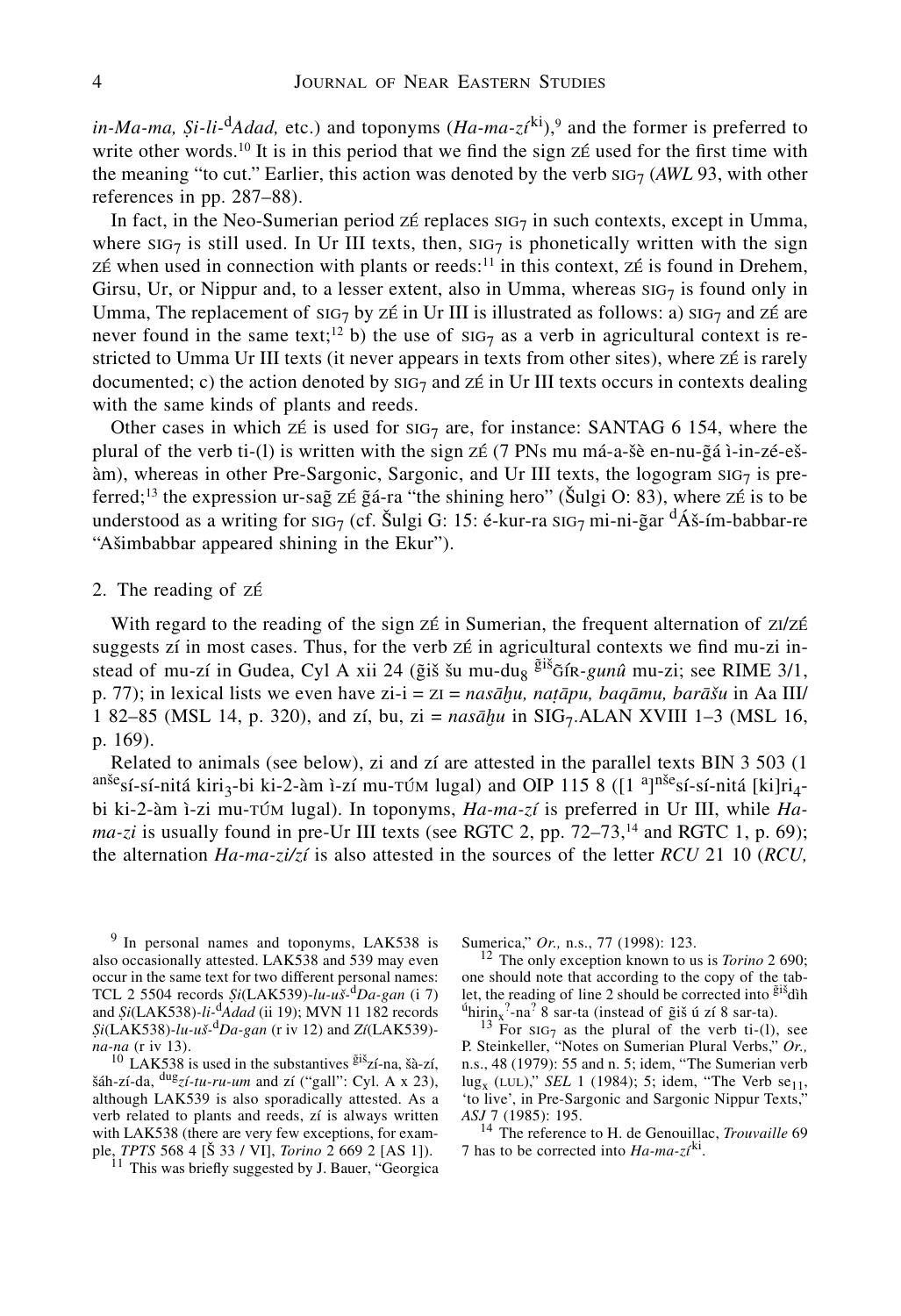p. 258). In personal names, we have, for example, Lú-gi-zí (MVN 2 42 env. iii'  $2'$  [ugula]) and Lú-gi-zi (*TCTI* 2 3966 r 5 [ugula]). Finally, the vessel dug*zí-tu-ru-um* has a spelling with z*i* in Old-Babylonian (see MHEM 3, p. 109); <sup>giš</sup>zí-na "palm frond" is written as <sup>giš</sup>zi-na in Hh 3 360 (MSL 5, p. 123); and zí "gall" is rendered as zi/zí-i in Proto-Ea 287 (MSL 14, p. 43), Ea IV 168 (MSL 14, p. 362), and  $S^b$  II 192 (MSL 3, p. 143).

On these grounds, we would suggest the reading zí for  $Z\ddot{\epsilon}$ , and  $Zi_x$  for  $\text{SiG}_7$  when used with the meaning "to cut." In the case of  $z \notin \text{and } \text{sig}_7$  as the plural of the verb ti-(l), we believe that the readings zé and  $ze<sub>x</sub>$  would be adequate respectively.<sup>15</sup>

For  $\text{SiG}_7\text{LAGAB}$ , a kind of supervisor for work performed in fields and orchards,<sup>16</sup> G. Marchesi convincingly proposes the reading agar<sub>d</sub>-nígin ("the one who makes the rounds") in / roams the agar").<sup>17</sup> SIG<sub>7</sub>-a, attested in texts from other sites, seems to be a category of orchard worker (*CST* 263, *TUT* 146, etc.), whereas at other times it could be interpreted as a profession (*SNATBM* 487).

### 3. The meaning of zí

This matter was briefly treated by W. Sallaberger, $18$  who discussed the different ways of cutting reeds and suggested that the use of the verbs  $\text{SiG}_7$ ,  $\text{ku}_5$ -(r), and zí could be related either to different kinds of cutting or to the use of different instruments. M. Civil,  $\frac{1}{2}$  in turn, wrote that "zé = *baqamu* is one of several terms used in Ur III texts to designate the removal of plants and weeds, the others being  $ku<sub>5</sub>-(r)$ ,  $b\tilde{u}<sub>-</sub>(r)$ , and  $su<sub>5</sub>-a$ ." When in the context of fleece, Waetzoldt pointed out that it means "to shear" (udu šà-bi zí-a, udu gú-bi zí-a).<sup>20</sup>

<sup>15</sup> This is especially suggested by Proto Ea 413 ze-e  $=$  sig<sub>7</sub> (MSL 14, p. 48); the variant še used in Pre-Sargonic and Sargonic Nippur texts points also to a final vowel e. Note that  $ze_x(SIG_7)$  as plural of ti-(1) is not restricted in Ur III texts to the city of Umma: in-da $ze<sub>x</sub>(SIG<sub>7</sub>)$  is documented, for example, in *CTMMA* 1 13a 6-b 3 (Dr), SAT 2 861 r 7 (Dr), *NATN* 842 r 2 (Ni, Rk); sila-a ze<sub>x</sub>(SIG<sub>7</sub>)-a is attested in *AUCT* 1 171 r 4 (Dr), *AUCT* 1 178 r 9 (Dr), *AUCT* 1 232 5! (Dr), *AUCT* 1 354 11 (?), BIN 3 500 r ii 6 (Dr), BRM 3 173 2 (?), MVN 13 878 3 (Dr), SAT 2 861 5 (Dr), 966 3, r 11 (Dr), *TPTS* 11 r 9 (Dr). In these cases, animals are always the subject; if the text deals with any other kind of goods, the expression used is sila-a gál-la: *AUCT* 2 168 2, *Birmingham* 2 84 r 2, 183 2, *SNATBM* 337 r 5, 394 r 24, 400 r i 8, 434 i 22, 470 r 9. The alternation of /ze/ and /še/ is uncertain in some other cases:  $a$ ) a text from Nippur records *n* gu-lá (gi-NE) DN a-na-ab-se-dè (*NRVN* 1 65), but we are not sure whether se is here a variant for zí "to cut (reeds)" (gu-lá are a kind of bundle of reeds that have been already cut);  $b$ ) ga-si $G_7$ -a, as proposed by M. Stol ("Milch(produkte). A. In Mesopotamien," *RLA* 8 [1993]: p. 193) and followed by R. K. Englund ("Regulating Dairy Productivity in the Ur III Period," *Or.,* n.s., 34 [1995]: 419), could be a variant for ga-še-a, although this matter deserves further study.

<sup>16</sup> *SNATBM* 511 records the work performed in fields and is sealed by A-a-kal-la dumu Ma-an-ba sagi  $\sigma$ Sará; this A-a-kal-la dumu Ma-an-ba is designated as agar<sub>4</sub>-níğin in other texts (see, for example, *OrSP* 47-49 431: collations in *Oriens Antiquus* 17 [1978]: 51). According to *OrSP* 47–49 501, the function of the  $agar<sub>4</sub>-níĝin could be performed by several members of$ the same family (PN, 3 PNs, dumu-ni-me,  $agar<sub>4</sub>-níĝin$ a-šà lugal-me). The position of the  $agar_4$ -ní $\tilde{g}$ in was probably high: occasionally he brings animals or textiles for the mu-túm of deities (*Rochester* 118, MVN 16 637, etc.).<br><sup>17</sup> G. Marchesi, "Alleged SIG<sub>7</sub> = agar<sub>4</sub> and Related

Matters," *Or.,* n.s., 70 (2001): 313–17. Marchesi has also pointed out (personal communication) that the variant a-gàr níğin is already attested in the Ur III period in a text where a-gàr nígin are recorded together with other types of workers: engar šà-gu<sub>4</sub> šà sahar-ra ù a-gàr níğin-me (CST 263 v 25, xi 1 [Dr]: cf. Gomi, MVN 12, p. 106 ad loc.). <sup>18</sup> W. Sallaberger, "Zum Schilfrohr als Rohstoff in

Babylonien," in B. Scholz, ed., *Der orientalische Mensch und seine Beziehungen zur Umwelt: Beiträge zum 2. Grazer morgenländischen Symposion (2.-5.*

*März 1989)* (Graz, 1989), pp. 316, 325, n. 43. <sup>19</sup> M. Civil, *The Farmer's Instructions: A Sumerian Agricultural Manual,* AulaOr-S 5 (Barcelona,

1994), p. 70: 8. <sup>20</sup> H. Waetzoldt, *Untersuchungen zur neusumerischen Textilindustrie* (Rome, 1972), pp. 12–14.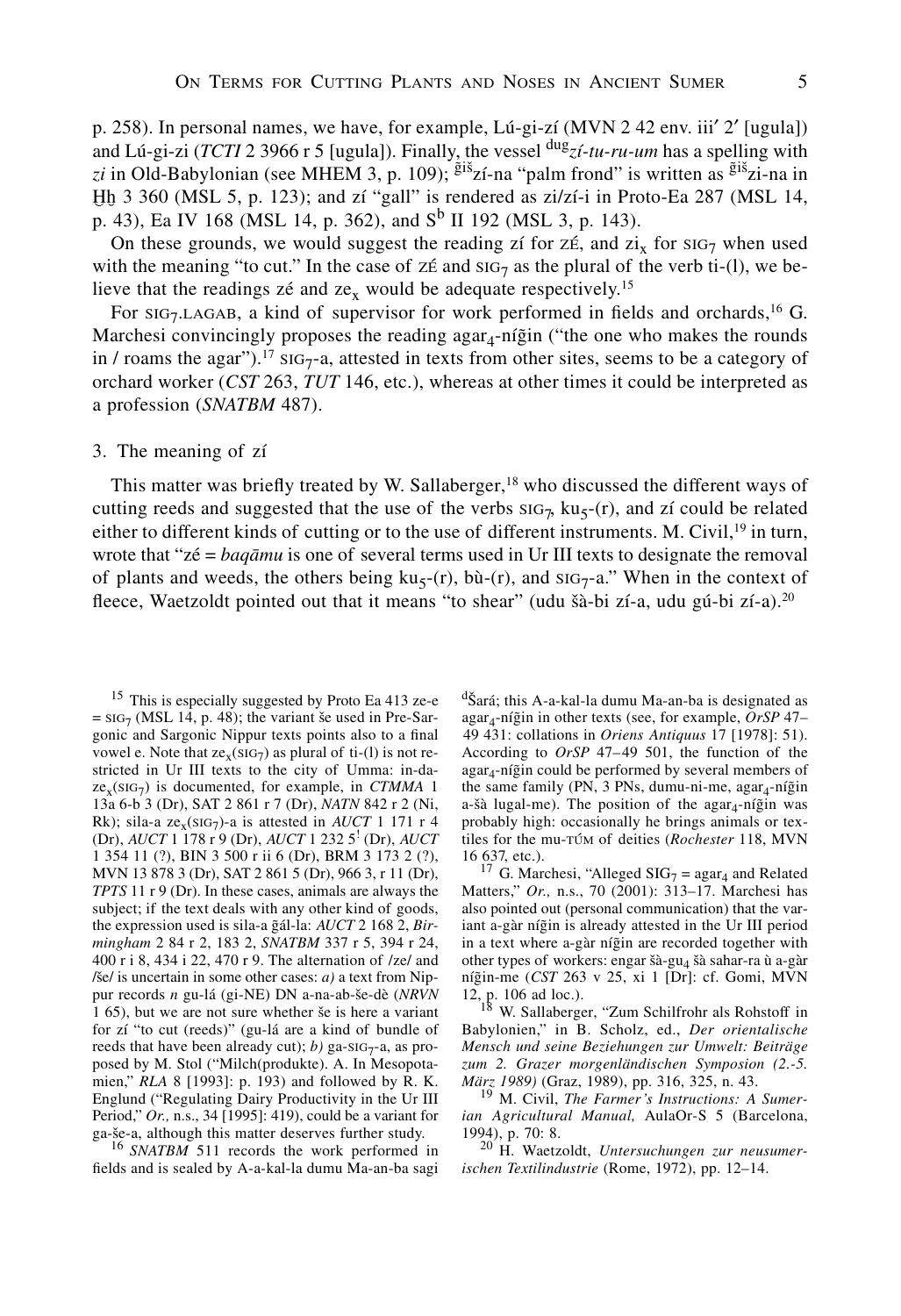|                                                                       |                                                        |             | $ku5-r$ | $\overline{z_1}/\overline{z_1}_{\rm x}(\overline{s_1}\overline{G_7})$ | bù-r   |
|-----------------------------------------------------------------------|--------------------------------------------------------|-------------|---------|-----------------------------------------------------------------------|--------|
| $^{\acute{u}/\tilde{g} i \tilde{s}}$ $\tilde{G}$ f<br>R-gun $\hat{u}$ | $a\check{a}gu$ "false carob (?)"<br>eddettu "boxthorn" | f           | $\ast$  |                                                                       |        |
| $\overline{(\tilde{g}i\tilde{s})}$ dìh                                | <i>baltu</i> "(a kind of thorny weed)"                 | f           | $*$     |                                                                       |        |
| $\mathfrak{u}_{\textbf{kul}}$                                         | <i>išbabtu</i> "(a kind of weed)"                      | $\mathbf f$ |         | $\ast$                                                                |        |
| $\rm ^{t\!t}L\rm\AA L.DU$                                             | "(a kind of weed)"                                     | f           |         | $\ast$                                                                |        |
| ú-gišhašhur                                                           | hašhūrakku "(a kind of weed)"                          | f           |         | $\ast$                                                                | $\ast$ |
| $\overline{a}$ <sup>(ú)</sup> hirin <sub>x</sub> -na                  | <i>lardu</i> "(a kind of weed)"                        | f           |         | $\ast$                                                                |        |
| giš <sub>KWU459/460</sub>                                             | "(a kind of weed ?)"                                   | f           |         |                                                                       | $\ast$ |
| ú- <sup>ğiš</sup> HAR-an                                              | "(a kind of weed)"                                     | $\mathbf f$ |         | $\ast$                                                                |        |
| $\mathrm{u}$ KWU127                                                   | "(a kind of rush)"                                     | $\gamma$    |         | $\frac{1}{2}$                                                         |        |
| $\mathrm{u}$ KWU127.A                                                 | "(a kind of rush)"                                     | $\mathbf f$ |         | $\ast$                                                                |        |
| ${}^{t}$ KWU127.LAGAB                                                 | "(a kind of rush)"                                     | f, fr, o    |         | $\ast$                                                                |        |
| $\mathrm{u}$ KWU127.šE                                                | "(a kind of rush)"                                     | f, fr       |         | $\ast$                                                                |        |
| $\rm ^{10}K W U 127.$ šè. še                                          | "(a kind of rush)"                                     | f           |         |                                                                       | $\ast$ |
| gi                                                                    | qanû "reed"                                            | f, c, o     | $*$     | $\ast$                                                                |        |

TABLE 1

In table 1 (further expanded in the Appendix below, pp. 9–16), we offer a chart of these verbs when they are used in connection with plants, reeds, and rushes removed either for the cleaning of fields (f) or from forests (fr), canebrakes (c), and orchards  $(o)$ .<sup>21</sup>

The lexical evidence (zí = *nasahu, baqamu,* etc.) and the context of Ur III texts suggest that the verb zí designates some kind of cutting plants. In the context of weeding and cleaning fields, this work was measured in sar and performed by UN.fL, gurus or sa-gu<sub>4</sub> (gemé are never attested for this task). Such work designated with the verb zí has to be different from those denoted by  $ku_5$ -(r) and bù-(r), since they often appear in the same text. Nowadays, depending on the kind and size of the plant, there are also three ways of removing weeds from fields:

*a)* Using only the hands, uprooting the plant. This is the action denoted by the verb  $b\hat{u}$ -(r).<sup>22</sup>

*b)* Cutting or uprooting a woody or a thorny plant with a weedhook, a hoe, or a mattock. This should be the action denoted by the verb  $ku<sub>5</sub>-(r)$ .

*c)* Cutting the plant with a smaller instrument, a kind of sickle or billhook. This kind of sickle is different from the one used for mowing: it is broader, thicker, and resistant to accidental strikes against stones on the ground. That is probably the instrument mentioned in Limet, *Métal*, no. 19 AO 7873 ( $10[(+x)]$ <sup>uruda</sup>kin ú zí "*n* 'sickles' of copper to cut plants") and in *NATN* 469 (10 <sup>uruda</sup>KIN 1/3 ma-na-ta gi-zi zí "10 'sickles' of copper to cut *zi*-reeds"); it should be similar to the bar-hu-da, recorded in Emes-Enten 209 (lú gi-zi barhu-da zí- $[d\tilde{e}]$  gin gi-sumun-e dar-d $[ar]$  "the man who sets about cutting zi-reeds with the

 $22$  See Civil, "Notes on the 'Instructions of Šuruppak'," *JNES* 43 (1984): 293, n. 17.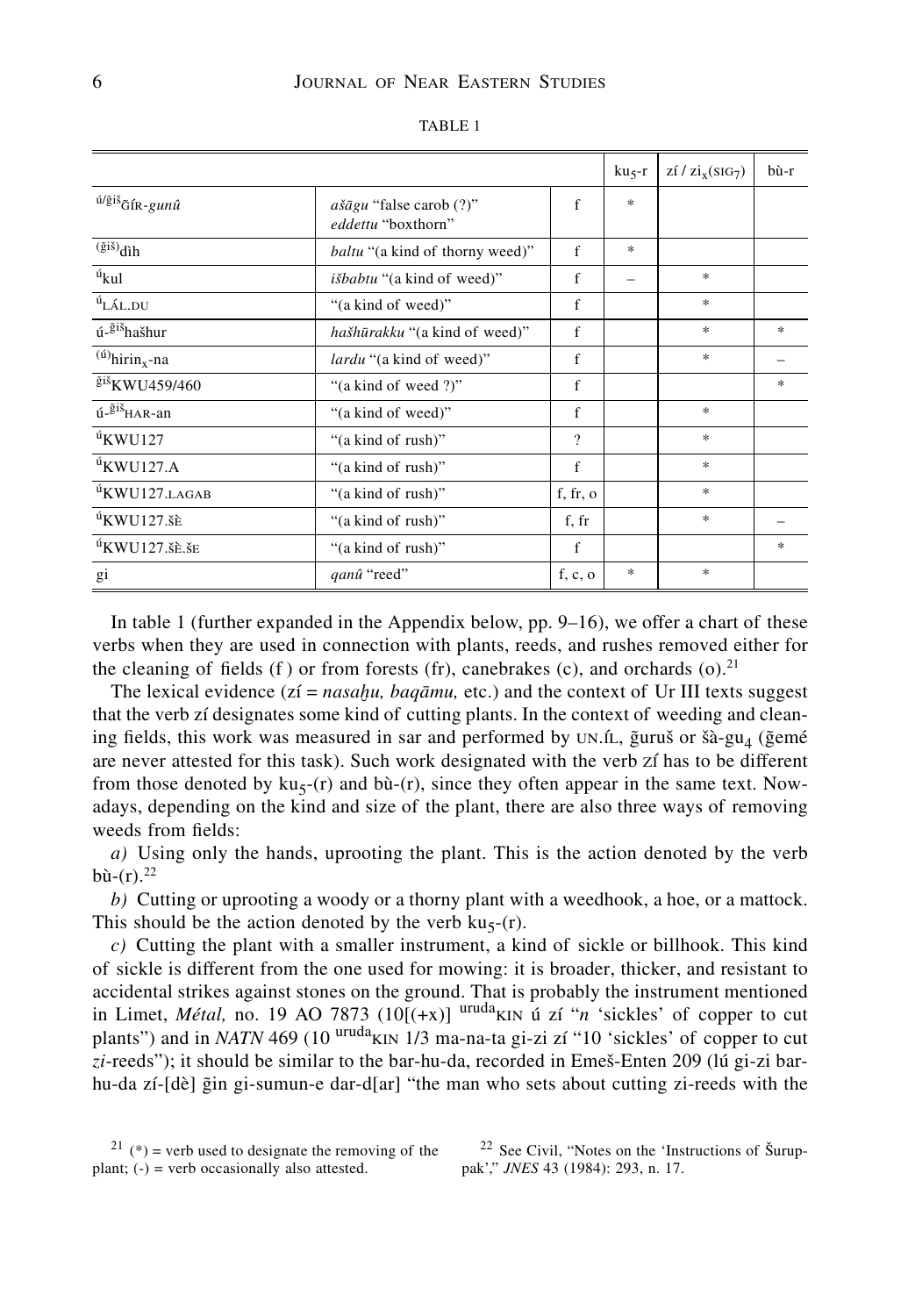barhuda, splits grown reeds").<sup>23</sup> The verb zí / zi<sub>x</sub>(SIG<sub>7</sub>) would designate then the cutting of plants with a small and hook-shaped tool at the lower part of the stem.<sup>24</sup>

The removing of rushes from fields, orchards, and forests was also indicated by the verb  $z_i / z_i$ (sig<sub>7</sub>), although bù-(r) is found in some cases. In the case of reeds, when they were collected from fields, either the verb ku<sub>5</sub>-r or zí / zi<sub>x</sub>(siG<sub>7</sub>) are attested; the latter is also used to designate the cutting of reeds in orchards (*DAS* 410) or canebrakes (MVN 16 1255).<sup>25</sup>

Animals could also be the agent of an action denoted by the verb zí, as in the literary text Giš-gi 189: gi-zi gu<sub>4</sub>-dè pa-bi zí-a níg-gu<sub>7</sub> máš-anše "the cattle eat (lit. 'cut'<sup>26</sup>) the leaves of the zi-reeds, fodder for (animals from) goats to donkeys."27

4. The verb pa-á $\tilde{g}$ -zí

Returning to our text, the meaning of pa-ág "nostril" in the compound verb pa-ág-zí is assured by Ugumu Sec. B: 9 (MSL 9, p. 67): pa-ág-kiri<sub>3</sub>-gu<sub>10</sub> =  $na$ -*hi*-ir ap-pi-ia. With regard to zí, we are again dealing with the verb discussed in the previous section.<sup>28</sup> In this case, however, it probably denotes a kind of physical punishment, namely, cutting or marking the nose of the fugitive.

This compound verb is attested, to the best of our knowledge, in only three other texts. Unfortunately, two of them are badly preserved, and the interpretation of the third is far from clear:

(1) *Montserrat* 342: <sup>1'</sup> [...]<sup>r</sup>x x<sup>1</sup>[(x)]<sup>2'</sup> [i<sup>2</sup>-zà]h<sup>2</sup>-àm / pa-á $\tilde{g}$  ba-an-zí<sup>3'</sup> [a]-rá-2-kam-šè <sup>4'</sup> é-ùr-ra inburu<sub>x</sub>(PÚ)  $^{5'}$ igi A-kal-la ensí-šè  $^{6'}$  ba-ge-en<sub>6</sub>. ". . . (PN) [had fl]ed<sup>?</sup> (and his/her) nostrils were cut. For a second time, he/she made a hole in the roof (and escaped). It has been stated before the governor."

(2) Diatribe B, Segm. B: 4 (Sjöberg, *JCS* 24 [1972]: 108; *ETCSL*): pa-áğ hé-en-zí lú abul [...]  $\tilde{g}$ iškim-bi hu-mu-un-X. "Whether he cuts (his) nostrils, whether the gatekeeper [...] asks for<sup>?</sup> the watchword."

(3) SP 2.76 (*SP*, p. 232; *PAS*, p. 61): anše gù an-mur lugal anše-ke<sub>4</sub> pa-ág̃ an-zí ba-da-ra-ab-e<sub>11</sub>dè-en-dè-en kaš<sub>4</sub>-a gin-na-e-še. "A donkey brayed. The owner of the donkey pierced<sup>?</sup> its nostrils (to put a nose-ring<sup>2</sup>). 'We are getting away from here! Run quickly!' he said."

Texts nos. 1 and 2 deal with humans. Text no. 2 is very damaged in this section, so it is difficult to ascertain the sense of some of the sentences; it is clear, however, that a negative description of Engardug's features is being made.

<sup>23</sup> Cf. J. Deshayes, *Les outils de bronze, de l'Indus au Danube (IV<sup>e</sup> au II<sup>e</sup> millénaire)* (Paris, 1960), vol. 2,

<sup>25</sup> Reeds that have been cut may be classified as gi, gi-zi, and rarely gi-ne (*Nik* 2 189); gi-sid-da was probably the expression used for "defoliated reed": see Waetzoldt, " 'Rohr' und dessen verwendungsweisen anhand der neusumerischen Texte aus Umma," *Bulletin on Sumerian Agriculture* 6 (1992): 140, n. 55. <sup>26</sup> There is also a Spanish verb, "rozar," which may

be used for either cutting plants, weeding, or grazing.<br><sup>27</sup> For these lines, see Civil, "Feeding Dumuzi's

Sheep: The Lexicon as a Source of Literary Inspiration," in F. Rochberg-Halton, ed., *Language, Literature, and History: Philological and Historical Studies Presented to Erica Reiner,* AOS, vol. 67 (New Haven,

<sup>28</sup> The verbal form pa-ág ì-zí-e seems to exclude the interpretation of zí as zí-ir "to scratch, to tear up" (ì-zí-re would be expected), as Gordon suggests for the proverb 2.76 (*SP,* p. 232).

 $24$  The action of pruning is never meant with the verb zí / zi<sub>x</sub>(siG<sub>7</sub>). The only doubt could arise from texts recording a number of bales or bundles of reed, followed by the expression gi-(zi)  $zi_x(SIG_7)$ -a. It would seem that a different meaning from "the reeds have been cut" is required here. Nevertheless, in these cases either a place-name, which indicates where the action was performed, or the agent of the action (usually erén or a personal name) is always added. Thus, what is relevant in this expression is *where* the reeds were cut or *who* performed the action.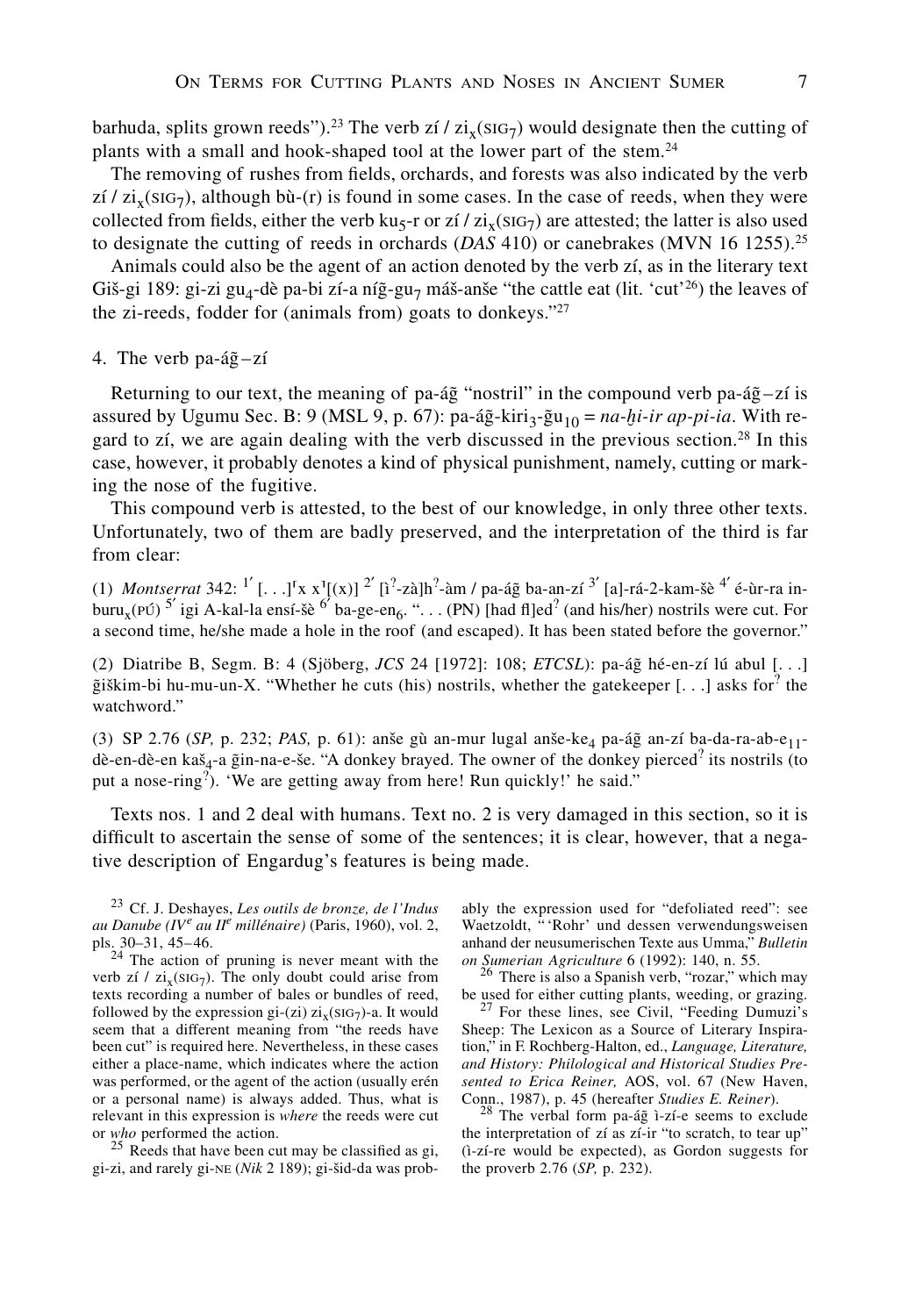Text no. 1, the first lines of which are poorly preserved, deals with a person who had fled for a second time.<sup>29</sup> If our interpretation is correct, he was punished the first time with the cutting or marking of his nostril(s).

In the corpus of Ur III legal texts, we know only one other example of physical punishment of fugitives:

 $^{11}$ Gu-ú-gu  $^{2}$  arád Ur- $^{d}$ nun. $\tau$ ú $_{G.}$ pa-ka  $^{3}$  ba-an-da-zàh  $^{4}$  mu-dab $_{5}$   $^{5}$  igi-ni in-ğar  $^{6}$  mu lugal u $_{4}$  a-rá-2-ka  $^7$  ì-zàh-dè-na  $^8$  ga-hul-dè in-du<sub>11</sub>. "Gu'ugu, slave of Ur-<sup>d</sup>NUN-TÚG.PA, fled (and) was captured. He appeared (before the judges) and swore by the name of the king: 'the day I flee for a second time, may I be mutilated!'" (*NRVN* 1 1; Lafont, *RJM,* pp. 58 f., no. 19).

In non-Sumerian law codes, mutilations for different reasons are attested, albeit never concerning fugitives. These punishments are: $30$  to pluck out the hair (MAL A 59); to pluck out the eye (LH 193); to blind (LH 196); to cut off the ear (LH 205, 282, MAL A 4, 5, HitL 95, 99); to mutilate the ear (MAL A 59); to pierce the ears and thread them on a cord tied at the back (MAL A 40); to cut off the nose (MAL A 4, 5, 15, HitL 95, 99); to cut out the tongue (LH 192); to knock out a tooth (LH 200); to lacerate the face (MAL A 15); to cut off the breast (LH 194); to cut off the hand (LH 195, 218); and to castrate (MAL A 15, 20).

The problem of interpreting pa-á $\tilde{g}$ –zí as a mutilation of the nose rests upon the fact that this verb is also used for equids. It is not reasonable to imagine that the donkey's nostrils are injured in the proverb quoted above (SP 2.76). The same difficulty arises in the interpretation of the parallel texts BIN 3 503 and OIP 115 8, where the appearance of an equid is described using a similar expression: 1<sup>anše</sup>sí-sí-nitá kiri<sub>3</sub>-bi ki-2-àm ì-zí/zi, "a horse whose muzzle has been 'cut' on both sides (i.e., the nostrils)."

In the case of horses and donkeys, a kind of piercing or cutting could be described using the verb zí. It would be intended for the nose-rings to which reins were attached.<sup>31</sup> This type of nose-ring for equids is well documented in iconography.32

Prisoners might also have these nose-rings, which were used for ropes. They are represented on reliefs,33 for example, and mentioned (*serretum*) in a text of Tiglath-Pileser I: "I subdued 30 of their kings. Like oxen I attached ropes to their noses (and) took them to my city."34

Nose-ropes for people are also attested in Ur III texts ( $\acute{\text{e}}\acute{\text{s}}$  kiri<sub>3</sub>), particularly in some letter-orders:

<sup>29</sup> In the edition of the text (*Montserrat* 342), Molina proposed the interpretation of the compound verb pa-á $\tilde{g}$ -zí as "to glide through a vent," being zé-(r) = *nehelsû* "to glide." In light of the text now discussed, this interpretation has to be corrected (see also the pre-

ceding footnote).<br><sup>30</sup> From M. T. Roth, *Law Collections from Meso-*<br>potamia and Asia Minor (Atlanta, 1995).

<sup>31</sup> In the case of the proverb SP 2.76, this action would be due to the need for controlling the ass.

<sup>32</sup> See M. A. Littauer and J. H. Crouwel, *Wheeled Vehicles and Ridden Animals in the Ancient Near East*

<sup>(</sup>Leiden and Cologne, 1979), pp. 30–31. <sup>33</sup> See references by I. J. Gelb, "Prisoners of War in Early Mesopotamia," *JNES* 32 (1973): 73; F. R. Kraus, "Altbabylonische Quellensammlungen zur altmesopotamischen Geschichte," *AfO* 20 (1963): 154; U. Moorgat-Correns, "Zur ältesten historischen Darstellung der Assyrer," *AfO* 35 (1988): 114. A prisoner with a nosering may also be found on a carved vase coming from Uruk (?) and datable to the Sargonic period; see P. Amiet, *Art d'Agadé au Musée du Louvre* (Paris, 1976),

pp. 25 and 88. <sup>34</sup> A. K. Grayson, *RIMA* 2, A.0.87.2 26–27.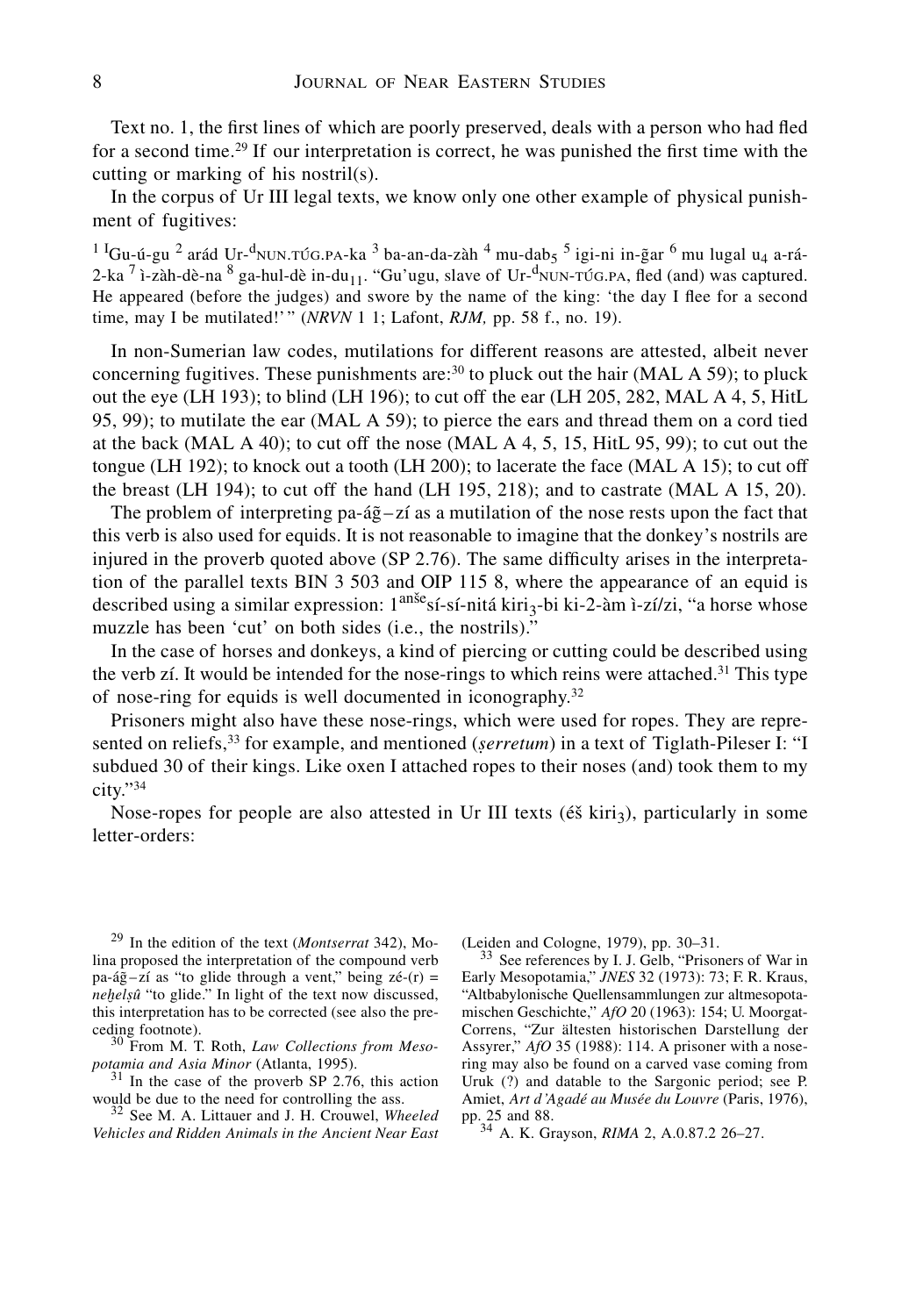<sup>1</sup> Ba-zi <sup>2</sup> ù-na-a-du<sub>11</sub> <sup>3</sup> Ur-<sup>d</sup>Nanše dumu-dab<sub>5</sub> Lú-<sup>d</sup>Na-rú-a-ka-ra <sup>r 1</sup> éš kiri<sub>3</sub>-šè <sup>2</sup> na-ba-dù. "Say to Bazi: 'He must not bind a rope to the nose of  $(=$  detain) Ur-Nanse, worker- $d^{35}$  of Lu-Naru'a'<sup>1</sup><sup>36</sup> (TCS 1 48).

 $^1$  Na-ba-ša $_6$   $^2$  ù-na-a-du $_{11}$   $^3$   $\tilde{g}$ emé Lú- $^{\rm d}$ Dumu-zi-ke $_4$  in-tuku-a  $^{\rm r}$   $^1$  [é]š kiri $_3$ -šè  $^2$  na-ba-dù  $^3$   $\tilde{g}$ emé Du $_{11}$ ga-ni-zi-kam. "Say to Nabasa: 'He must not bind a rope to the nose of (= detain) the slave-girl whom Lu-Dumuzi has married. She is the slave-girl of Dugunizi'" (TCS 1 158; *LEM,* no. 129).

<sup>1</sup> Lú-<sup>d</sup>Utu <sup>2</sup> ù Ur-<sup>d</sup>Nanše-ra <sup>3</sup> ù-ne-a-du<sub>11</sub> <sup>4 I</sup>Ur-<sup>d</sup>Lama <sup>5 I</sup>Lú-<sup>d</sup>Nin-DAR-a <sup>6 I</sup>Lú-KA-gi-na <sup>r 1 I</sup>Hé-ša<sub>6</sub>mu <sup>2</sup> éš-kiri<sub>3</sub> nu-ur<sub>5</sub>-re <sup>3</sup> šu ha-bar-re. "Say to Lu-Utu and Ur-Nanše:<sup>37</sup> 'they must not fasten<sup>38</sup> the nose-rope to (= detain) Ur-Lama, Lu-Nindara, Lukagina (and) Hesamu. Let them release (these people)!' " (Pettinato, *Oriens Antiquus* 7, p. 169, no. 1; *LEM,* no. 138).

We are not sure whether in these texts  $\acute{\text{e}}\acute{\text{s}}$  kiri<sub>3</sub>(- $\acute{\text{e}}\acute{\text{e}}$ )–dù/ur<sub>5</sub> is to be understood literally ("to bind a rope to the nose") or *ad sensum* ("to detain"). It is only a hypothesis that the compound verb pa-á $\tilde{g}$ –zí could have any relation with a piercing performed on prisoners to insert a nose-ring. Yet this is the only link we can suggest with this verb, when it is used in connection with equids. In any case,  $pa-4\tilde{g}-z\tilde{i}$  clearly denotes physical injury inflicted by using a small hook-shaped instrument on the noses of fugitives who were captured.

#### **APPENDIX**

In studying the use of the verb zí /  $zi_x$ (sig<sub>7</sub>) in the Ur III texts, we collected the material concerning the removal of plants from fields, forests, and orchards. Our purpose was to ascertain which verb (ku<sub>5</sub>-(r), bù-(r), zí/zi<sub>x</sub>) was used to designate the cutting or uprooting of each plant. We believe that this material could be useful for agricultural studies in the Neo-Sumerian period.

# <sup>ú/ğiš</sup>õí $R$ -*gunû* = ád, *eddettu* "boxthorn"; kiši<sub>17</sub>(-g/k), *ašāgu* "false carob (?)"

Some different readings for these plants may be found in Ur III texts editions (ád, addú,  $\tilde{g}$ ír, Gín, Gín-*gunû*, kiši<sub>17</sub>). Civil has pointed out (personal communication) that Gín-*gunû* is used for two different plants: ád (*eddettu*) and kiši<sub>17</sub>(-g/k) ( $a\tilde{a}gu$ ).<sup>39</sup> In fact, lexical lists offer both possibilities (Hh  $3\,432$ ,  $439 = MSL 5$ , pp. 130–31; Diri II 250–51), but it is very difficult to ascertain which one is meant in Ur III texts.

 $35$  For dumu-dab<sub>5</sub>-ba, a category of worker, see A. Salonen, *Agricultura Mesopotamica* (Helsinki, 1968), p. 322 (the text quoted as MAH 16251 has been published by Sauren, MVN 2 59).<br> $36 \text{ For the construction PN-ra } 68 \text{ (absolute) kiri-}$ 

sè–dù, see J. Krecher, "Neue sumerische Rechtsurkunden des 3. Jahrtausends," *ZA* 63 (1974): 191; B. Kienast, "Verzichtklausel und Eviktionsgarantie in den ältesten sumerischen Kaufurkunden," ZA 72 (1982): 32.

<sup>37</sup> This Ur-Nanše could also be the one mentioned in the letter-order cited above (see Molina, "Neo-Sumerian Letter-Orders in the British Museum. I," *Aula Orientalis* 17–18 [2000–2001]: 228, no. 40). <sup>38</sup> We interpret ur<sub>5</sub> = *pâdum* "to imprison with fet-

ters (= acc.)": *AHw.,* p. 808, s.v. *pâdu(m); CDA,* p. 260,

s.v. *pâdu(m)*.<br><sup>39</sup> For kiši<sub>17</sub>(-g/k) (to be distinguished from<br>( $\frac{\text{gis}}{\text{s}}$ ) (sim)-kiši-z = *asu* "myrtle") see Civil review of  $(\check{g}^{i\check{s}})(\check{s}im)$ -ki $\check{s}i_{17} = asu$  "myrtle"), see Civil, review of D. O. Edzard, ed., *Heidelberger Studien zum alten Orient* (Wiesbaden 1967), *JNES* 31 (1972): 223; R. D. Biggs, *IAS,* p. 70; Civil, *Studies E. Reiner,* pp. 47 f.; cf. also K. Maekawa, "Cultivation Methods in the Ur III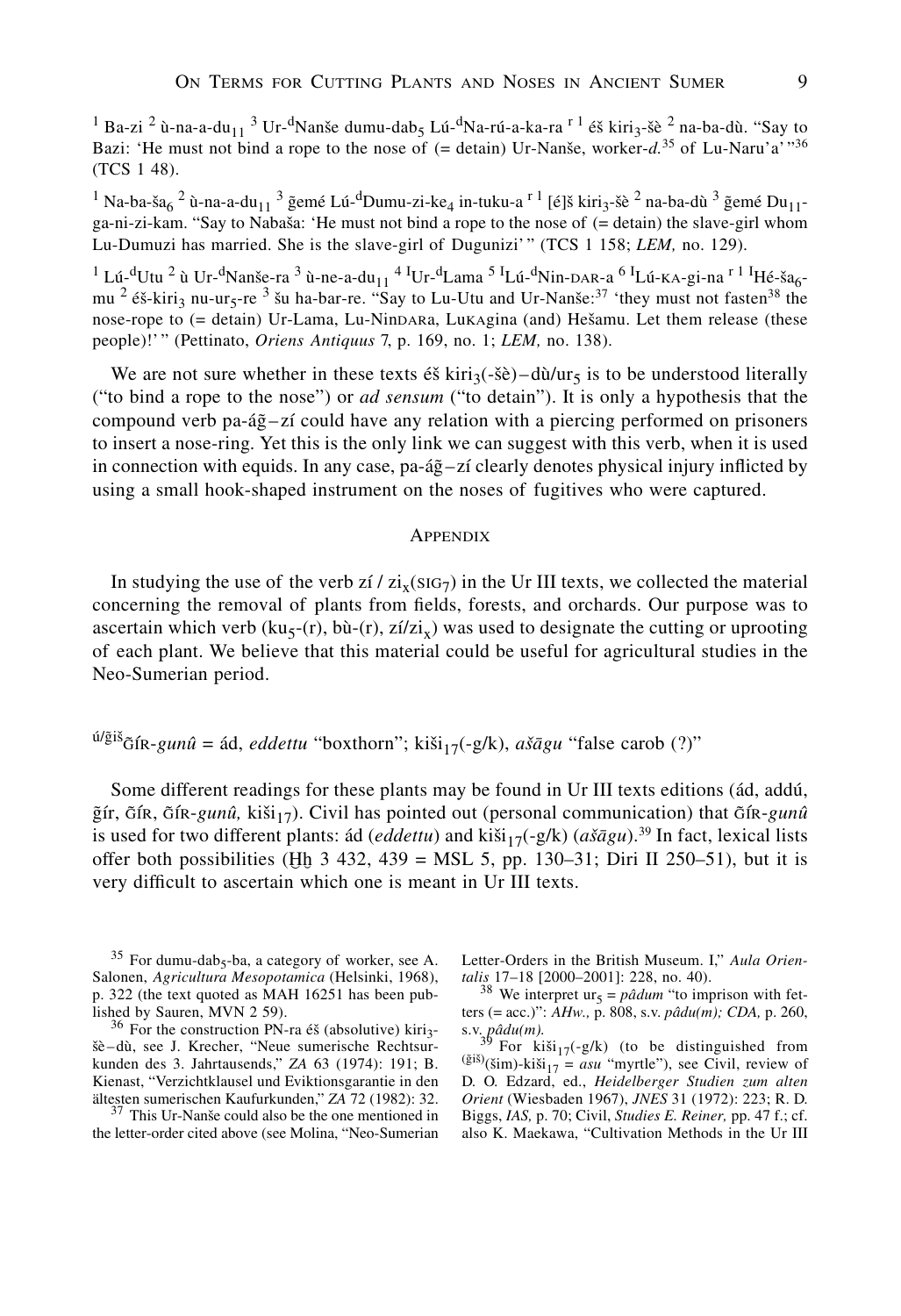The determinative preceding  $\tilde{G}$ fr-*gunû* is usually ú. In these cases, both readings <sup>ú</sup>ád and <sup>ú</sup>kiši<sub>17</sub> could be defended. Thus, we find a-šà amar-<sup>ú</sup>ád-da šu ùr-ra (*Ontario* 2 155), *n* sar  $\frac{d}{dx}$ kiki $\frac{d}{dt}$ <sub>17</sub> *n*-sar-ta (*NATN* 815), and *n* gurus a-sà  $\kappa$ A-<sup> $\dot{d}$ </sup>kisi<sub>17</sub>-ke<sub>4</sub> a du<sub>11</sub>-ga (SAT 2 715).

According to Ur III administrative texts, <sup>ú</sup>gin-*gunû* was a very common weed, frequently recorded together with  $\tilde{g}$ <sup>fš</sup>dìh. It was removed from fields mainly by male workers during the months III,<sup>40</sup> IV,<sup>41</sup> VI,<sup>42</sup> VII,<sup>43</sup> VIII,<sup>44</sup> IX,<sup>45</sup> and X<sup>46</sup> the task could be performed twice.<sup>47</sup> There are some field names that include the term: a-šà  $KA^{-1}k i \tilde{s}i_{17}$  (see above), a-šà  $du_6^{-1} \tilde{s}iR$  $gun\hat{u}$ ,<sup>48</sup> a-šà <sup>ú</sup> in *um*<sub>49</sub> and a-šà amar-<sup>ú</sup> ad-da (see above). In *UTI* 4 2580 (ŠS 8 / IV), Agu, an Umma official in charge of products made of wood and reeds,<sup>50</sup> receives <sup>ú</sup>g fr-*gunû*, peš-mur<sub>7</sub>, and <sup>ú</sup>KWU125. see perhaps to be used as fuel.

With the determinative gis,  $G$ f $R$ -gunû is attested, for example, in Gudea Cyl. A xii 24. In the context of cleaning fields,  $\tilde{g}^{i\tilde{\delta}}$ GIR-gunû is documented in a group of texts with the same structure (*n* UN.íL a-šà GN <sup>giš</sup> $G$ ík-*gunû* ku<sub>5</sub>-a gána PN ugula PN [usually Lú- $\frac{dN}{dx}$ anna]) and mostly dated to IS 2 IV-V.<sup>51</sup> There is also a field bearing its name: a-šà amar-<sup>(ğiš)</sup> $\tilde{g}$ fk-*gunû* (from Umma),<sup>52</sup> with the variant  $\frac{\tilde{g}i\tilde{s}}{i\tilde{G}}$  in *quali* (*TENUS* 90 22); we are not sure whether this is the field recorded in *Ontario* 2 155 as a-sà amar-úád-da (see above).

An Ur III collection of medical prescriptions mentions the use of the leaves (pa) and roots (e-ri<sub>x</sub>-na) of  $\frac{\tilde{g}$ iš<sub> $\tilde{G}$ </sub> free *gunû* for healing purposes.<sup>53</sup>

The verb used to designate the cutting of  $\frac{u}{g}$ <sup>is</sup>  $\frac{f}{g}$  in  $\frac{g}{m}$  was always ku<sub>5</sub>-(r).<sup>54</sup>

Period," *Bulletin on Sumerian Agriculture* 5 (1990):

123.<br><sup>40</sup> SAT 2 1046 r 7 (AS 7 / III).<br><sup>41</sup> SAT 3 1904 2 (ŠS 9 / IV 1).<br><sup>42</sup> *UTI* 3 2122 1 (AS 8 / VI 9).<br><sup>43</sup> *SACT* 2 60 2 (AS 7 / VII 2), *Torino* 2 692 2 (ŠS<br>9 / VII 2).

<sup>44</sup> SAT 2 1027 7 (AS 7 / VIII), MVN 14 249 3 (ŠS 1 / VIII), *SNATBM* 502 i 3, 4 passim (SS 5 / VIII), *Torino* 2 694 2 (SS 9 / VIII 29), *AAICAB* 1/1 Ashm. 1911–139 2 (SS 9 / VIII 23), SAT 3 1881 2 (SS 9 / VIII). <sup>45</sup> *UTI* 3 1728 4 (AS 7 / IX), SAT 3 1670 4 (SS 6 /

IX).46 BIN 5 237 2 (<sup>S</sup> 44 / X 25). 47 úg\$ír*-gunû* a-rá-2-kam 12 sar-ta: *AAICAB* 1/1

Ashm. 1911–139 2 (SS 9 / VIII 23). <sup>48</sup> See, for example, *SNATBM* 350 14 (AS 5), SAT 2

1027 r 9 (AS 7 / VIII), SAT 2 1114 i 7, r vii 33, viii 48 (AS 8), *UTI* 3 1638 4 (AS 9), *UTI* 5 3075 r 3 (AS 8), *UTI* 5 3462 11 (AS 8<sup>2</sup>).

<sup>49</sup> See, for example, *ASJ* 13 231, no. 74 r i 9 (Š 43), MVN 11 8 2 (S 48), SAT 2 1109 iii 70, r v 35 (AS 8), *ASJ* 13 222, no. 69 iii 18 (SS 5 / - 23), *SNATBM* 168 r 15 (IS 2), MVN 8 181 r ii<sup>2</sup>. 3' ([ ]).

<sup>50</sup> Hans Neumann, *Handwerk in Mesopotamien* (Berlin, 1993), pp. 135 f.

(Berlin, 1993), pp. 135 f. <sup>51</sup> *SET* 256 3, 10 (AS 1 / IV), *UTI* 6 3578 2 (IS 2 /

IV 19? ), *UTI* 3 2260 2 (IS 2 / IV 22), *UTI* 5 3205 2 (IS 2 / IV 25), *UTI* 3 2171 3 (IS 2 / V 1), *UTI* 3 2186 2 (IS 2 / V 8), *UTI* 3 2061 3 (IS 2 / V 20), *UTI* 3 2119 5 (IS 2 / V 27), *UTI* 5 3206 2 (IS 2 / V 25). <sup>52</sup> See, for example, SAT 2 679 r 7 (AS 1 / VII–

VIII), BIN 5 235 r 12 (AS 1 / VIII), MVN 3 223 r 1 (AS 1), *Nik* 2 105 3 (AS 1), BIN 5 217 8 (AS 2), BIN 5 241 4 (AS 2), *SNATBM* 324 r 2 (AS 2), *UTI* 4 2543 4 (AS 6 / III), *UTI* 3 1830 r 13 (AS 6 / VII), SAT 2 951 r 7 (AS 6), UTI 5 3418 5 (AS 6), *UTI* 3 1812 r 7 (AS 7 / II), *UTI* 3 1728 r 6 (AS 7 / IX), *UTI* 4 2768 8 (AS 7), *UTI* 5 3491 r 8' (AS 7), SAT 2 1109 ii 27, r v 39, vi 58 (AS 8), *UTI* 5 3476 r 5 (AS 8), *UTI* 5 3480 8, 10 (AS 8<sup>?</sup>), SAT 2 1109 r iv 10, 19 (AS 8) (a-šà <sup>ú</sup>õír*gunû* fia-sàfl amar-g\$ír*-gunû*), *UTI* 4 2888 12 (AS 9), *UTI* 5 3492 4 (AS 9), SAT 3 1319 r 8 (ŠS 2), TCL 5 5676 v 17' (ŠS 2), *UTI* 3 1748 4 (ŠS 2), *SNATBM* 502 r ii 11 (ŠS 5 / VIII), *UTI* 4 2397 3 (ŠS 5).

<sup>53</sup> M. Civil, "Prescriptions médicales sumériennes," *RA* 54 (1960): 61–62: 47, 117, 129, and comments on p. 67: 47.

p. 67: 47. <sup>54</sup> For example, MVN 13 285 3 (AS 5), *SNATBM* 324 2 (AS 2), *SNATBM* 351 r 4 (AS 5), *SNATBM* 437 r 3 (SS 1), TCL 5 5676 vi 23, 25 passim (SS 2), MVN 13 364 4–5, r 11–12 (SS 3), *Montserrat* 237 1 (SS 4), MVN 13 365 3 (SS 5), *Nik* 2 138 5 (SS 5), YOS 4 225 i 3, 5 passim ( $\hat{S}S$  5), UCP 9/2 6 6 ( $\hat{S}S$  9), and texts quoted in the footnotes above. The restoration  $\binom{u}{k}i j^2$ zí-a in *UTI* 4 2769 r 8 is probably erroneous.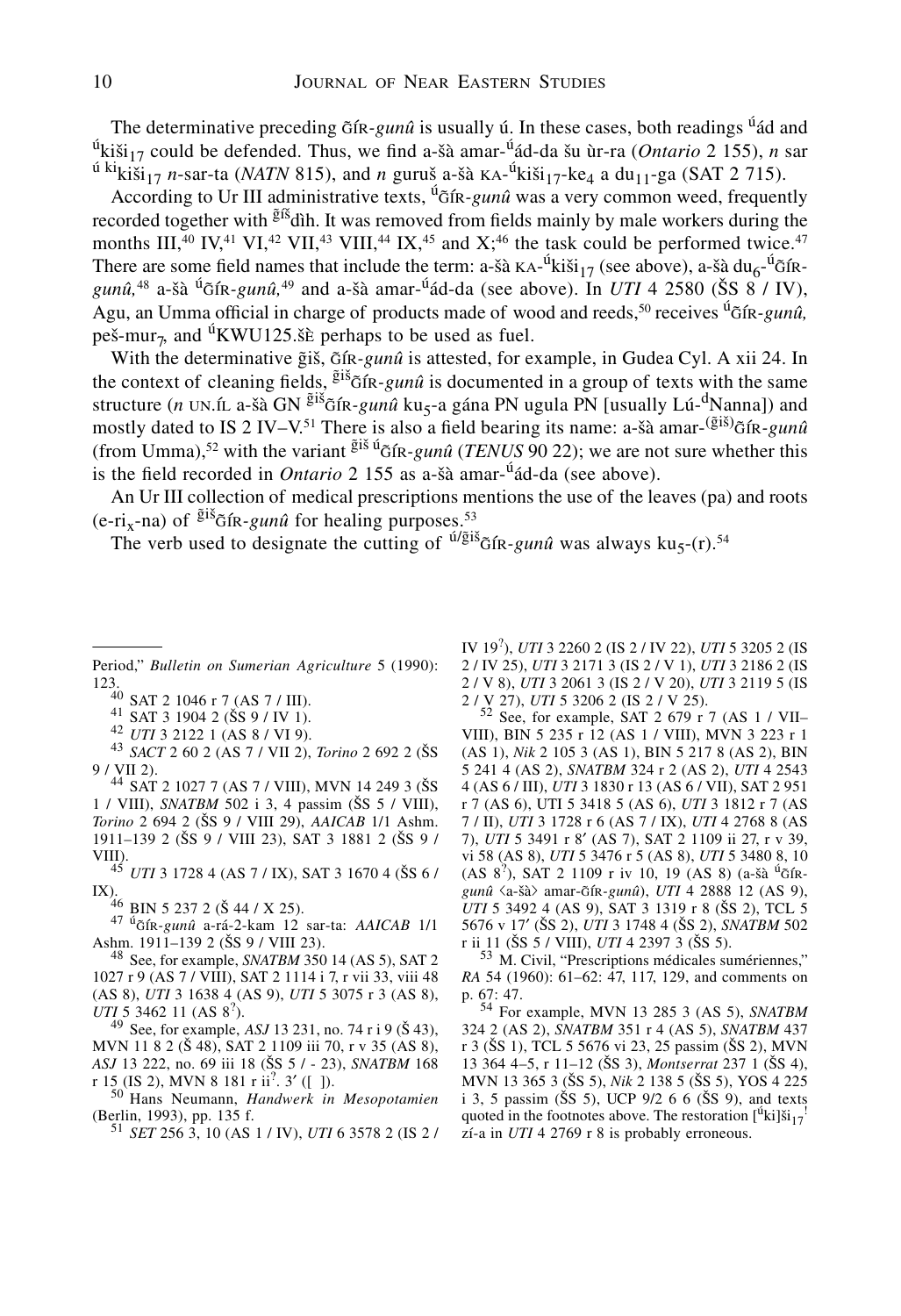<sup>(ğiš)</sup>dìh, *baltu*, "(a kind of thorny weed)"<sup>55</sup>

It is nearly always written with the determinative  $\tilde{g}$  is, albeit some exceptions do exist.<sup>56</sup> After  $^{u}$   $\tilde{\sigma}$  fix-*gunû*, it is the most frequently mentioned weed in Ur III administrative tablets; both weeds were often found in the same field. Their cutting is attested during the months VI, $57$  VII, $58$  and VIII. $59$ 

As in the former case, the verb used to designate its removal was always  $ku<sub>5</sub>-(r).<sup>60</sup>$ 

úkul, *isbabtu,* "(a kind of weed)"

The reading of the name of this weed is based on the lexical evidence.<sup>61</sup> Further proof for this reading appears in *NATN* 35 i 11', 13' and passim, which records <sup>ú ku</sup>kúl(GUL); the interpretation of KU.GUL as <sup>ku</sup>kúl is confirmed in the same text by the rendering of níg-gul as níg-<sup>ku</sup>kúl (r i 10, 12).

Ur III texts mention this plant in the context of cleaning fields also infested with <sup>ú</sup>GÍR $gun\hat{u}$ , and <sup>giš</sup>dìh; it grew together with <sup>ú</sup>hirin<sub>x</sub>-na.<sup>62</sup> The plant was removed during the months  $V<sub>1</sub><sup>63</sup>$  VII,<sup>64</sup> and VIII.<sup>65</sup> There is also a field bearing the name of this plant: a-šà <sup>ú</sup>kul.<sup>66</sup> One text mentions its deposit in the workshop of a smith among a long list of products. $67$ 

The verb used to designate its cutting was mainly zí /  $zi_x(SIG_7)$ ,<sup>68</sup> albeit ku<sub>5</sub>-(r) is also often attested.<sup>69</sup>

 $^{\dot{u}}$ LÁL.DU, "(a kind of weed)"

The usual reading of the name of this plant as ukú has no basis. It is mentioned in the context of cleaning fields. There are also several toponyms that include its name: a-sà LÁL.DU

<sup>55</sup> Civil, *Studies E. Reiner,* p. 5; cf. also Maekawa, "Cultivation Methods," p. 124. *PDT* 2 918 i 20 (AS 6 / VI) records  $\tilde{g}$ <sup>iš</sup>dìh-hur-sa $\tilde{g}$  from  $\tilde{g}$ <sup>iš</sup>kiri<sub>6</sub>-<sup>d</sup>Šul-gi, which is probably a different kind of plant. <sup>56</sup> *OrSP* 47/49 365 3 (AS 7), *TPTS* 428 2 (AS 8).

The reading <sup>ú</sup>dìh in *UTI* 4 2604 r 29 ( $\tilde{S}S$  2) should be corrected into  ${}^{0}$ LÁL.DU<sup>1</sup>.<br><sup>57</sup> BIN 5 220 1–2, 5–6 (AS 8 / VI).

. <sup>57</sup> BIN 5 220 1–2, 5–6 (AS 8 / VI). <sup>58</sup> *UTI* 3 2261 1 (AS 8 / VII 4), *TPTS* 506 1 (AS 8 / VII 21), *UTI* 3 1849 1, 4 (AS 8 / VII 23), *UTI* 5 3255

1 (AS 8 / VII 24), SAT 3 2205 3-rev. 6 (- / - 20).<br><sup>59</sup> MVN 16 941 (ŠS 1 / VIII 10), SAT 3 2096 2 (- / VIII), UCP 9/2 41 2 (- / VIII 8).

<sup>60</sup> For example, *SNATBM* 437 14 (ŠS 1), MVN 13 364 2, r 9 (SS 3), *Birmingham* 2 60 r 20 (SS 4), MVN 13 365 r 8 (ŠS 5), YOS 4 225 r III 47-48, 50, 56<sup>?</sup> (ŠS

5), *ASJ* 18 82, no. 17 ii 2, 9 (ŠS 7).<br><sup>61</sup> See *AHw.*, p. 393, s.v. *išbabtu* "etwa 'Gras'";<br>*CAD*, vol. I/J, p. 233, s.v. *išbabtu* "(a grass or a weed)." *CAD,* vol. I/J, p. 233, s.v. *isbabtu* "(a grass or a weed)." <sup>62</sup> *UTI* 4 2882 r 21 (SS 4), *CST* 621 2 (SS 9 / VII 7).

<sup>63</sup> UCP 9/2 58 2 (SS 9 / V 1), *TCNY* 343 2! (- / V 8); for the reading úkul, see A. L. Oppenheim, *AOS* 32,

 $64$  SAT 2 608 1, 5 (Š 48).<br>
<sup>65</sup> SAT 2 608 1, 6 (Š 48), SAT 2 700 2 (AS 2 / VIII), SAT 3 1886 2 (SS 9 / VIII 12), SAT 3 1899 2  $(\text{SS } 9 / \text{VIII } 17)$ .<br><sup>66</sup> MVN 9 10 r 7 (Š 47).

<sup>67</sup> *UTI* 5 3274 r i 5, 11 ([ ]).<br><sup>68</sup> See MVN 16 1312 4 (AS 8), *SACT* 2 58 4 (AS 8), *SACT* 2 61 2 (AS 8), *SACT* 2 128 5–6 (AS 8), *SACT* 2 132 5–6 (AS 8), *UTI* 3 1624 4 (AS 8), *UTI* 3 1972 2 (AS 8), *UTI* 4 2697 2 (AS 8), *UTI* 6 3691 4 (AS 8), *UTI* 4 2822 2 (SS 1), *UTI* 3 1696 2 (SS 3), *UTI* 4 2769 2 (SS 3), *UTI* 4 2882 r 21 (SS 4), *ASJ* 18 82, no. 17 r  $i$  4 ( $\check{S}S$  7)

<sup>69</sup> See, for example, *TPTS* 421 4 (AS 8), *UTI* 4 2398 3 (AS 8), MVN 14 363 r 2 (SS 1), *UTI* 4 2555 r 13 (SS 1), *UTI* 3 1738 3 (SS 2), *UTI* 4 2488 1 (SS 3).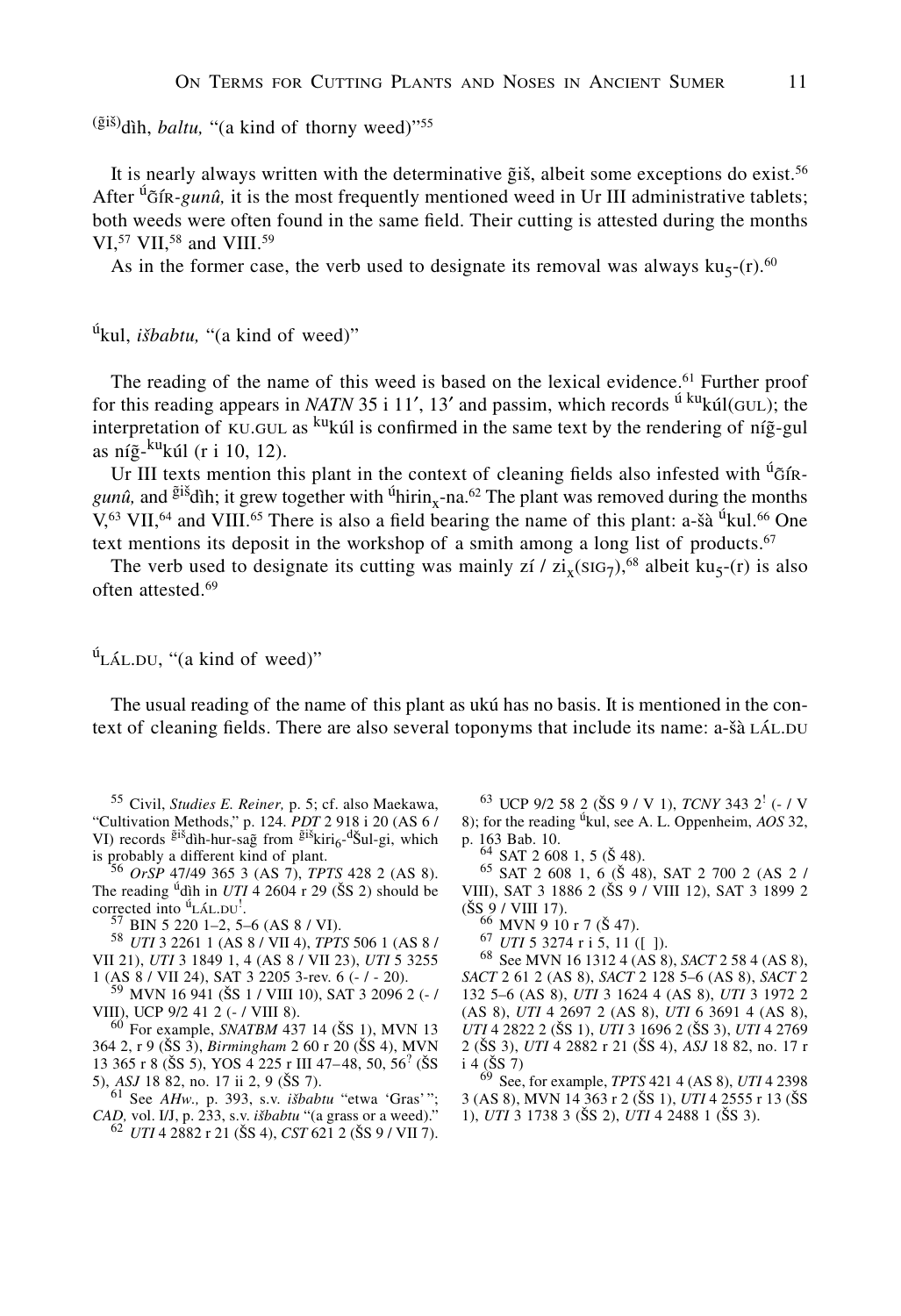nu-ti,<sup>70</sup> a-šà LÁL.DU nu-ti gu-la,<sup>71</sup> a-šà LÁL.DU nu-ti bal-a-ri,<sup>72</sup> ki-su<sub>7</sub> LÁL.DU nu-ti,<sup>73</sup> ki-su<sub>7</sub> LÁL.DU nu-ti-gu-la, $^{74}$  and e-sa-dúr-ra LÁL.DU nu-ti.<sup>75</sup>

The verb used to designate its cutting was  $\overline{\text{zi}_{x}}(\text{SIG}_{7})$ .<sup>76</sup>

# ú-<sup>ğiš</sup>hašhur, *hašhūrakku*, "(a kind of weed)"<sup>77</sup>

To the best of our knowledge, this plant is attested only in six Ur III tablets.<sup>78</sup> The verb used to designate its removal from fields was either  $zi_x(SIG_7)$ , or bù-(r).

```
^{(u)}hirin<sub>x</sub>-na, lardu, "(a kind of weed)"<sup>79</sup>
```
The reading hirin<sub>x</sub> for KWU318 was suggested by Civil.<sup>80</sup> The interpretation of -na as a phonetic complement could be supported by *Birmingham* 2 61 1, 6, where the name of the plant is written with and without -na; furthermore, *UTI* 5 2514 3 and TCL 5 5675 v 23, 25, and passim, show that /a/ of -na is not /ak/, since the name of the plant is written here without  $\acute{v}$ . In most cases, -na is written separately from hirin<sub>x</sub>, although in some instances we find it inserted at the end of hirin<sub>x</sub> as a ligatur.<sup>81</sup>

Administrative texts mention this plant as being removed from fields, frequently together with <sup>ú</sup> ifx-gunû. TCL 5 5675 r i 17, 22 records plots infested with hirin<sub>x</sub>-na, <sup>ú</sup> ifx-gunû, ú- $\tilde{g}$ išhašhur, and  $\tilde{g}$ išdìh. It was removed during the months V,<sup>82</sup> VI,<sup>83</sup> and VII.<sup>84</sup>

The verb used to designate its removing was mainly  $\chi i / \chi i_{x}(sIG_7)^{85}$  although bù-(r) is also attested.86

 $\tilde{g}$ iš<sub>KWU459/460, "(a kind of weed ?)"</sub>

This plant is attested in only three texts.<sup>87</sup> At least in one case ( $UTI$  5 3185), the sign seems to be KWU459, which is not the sign for ANSE  $(KWU460)^{88}$  commonly used in the

<sup>70</sup> For example, *UTI* 4 2302 3 (ŠS 1), *UTI* 4 2763 5 (ŠS 1), *UTI* 4 2562 r 13' (ŠS 2).

<sup>71</sup> For example, *UTI* 4 2895 6 (AS 9), *UTI* 4 2892 r 1<sub>1</sub> (ŠS 2).

r 11 (SS 2). <sup>72</sup> For example, *UTI* 4 2391 3–4 (AS 8). <sup>73</sup> For example, *SET* 263 2 (AS 7), *TPTS* 265 r 15

([ ] / VI).<br>
<sup>74</sup> For example, *TPTS* 452 4 (AS 9).<br>
<sup>75</sup> For example, *UTI* 4 2562 6 (ŠS 2).<br>
<sup>76</sup> *SACT* 2 136 r 15 (ŠS 1), *UTI* 4 2557 r 10' (ŠS 3),<br> *Birmingham* 2 60 16 (ŠS 4).

<sup>77</sup> Civil, *Studies E. Reiner*, p. 51.<br><sup>78</sup> TCL 5 5675 r i 22, 24, 26, 28 (AS 5); YOS 4 225 i 1, ii 27–28 passim (SS 5); SANTAG 6 354 r 1 (- / VIII); *JCS* 31 236 5 10', 12', 14' ([ ]); *SAKF* 82 r i 2, ii  $4^1$ ,  $8$  ([ ]); *Montserrat*  $414.5'$  ([ ]). *UTI* 4 2868 11 (SS)<br>4) records  $1.5^{18}$  records  $1.6^{18}$  in context of cleaning fields; this 4) records  $\acute{u}$ - $\ddot{g}$ is pès in context of cleaning fields; this attestation is perhaps to be understood as ú-<sup>giš</sup>hašhur <sup>79</sup> H. Limet, "Note sur les parfums en sumérien,"

*RA* 77 (1983): 187; Snell, *Ledgers and Prices* (New

Haven, Conn., 1982), pp. 230 f.<br><sup>80</sup> http://www.oi.uchicago.edu/OI/PROF/SUM/SLA/

Sumer.html (1997).<br><sup>81</sup> MVN 3 160 r 5 (Š 38), TCL 5 5675 v 27 (AS 5), *NATN* 95 6 (- / -).

<sup>82</sup> MVN 16 636 2 (IS 2 / V 10), *UTI* 6 3546 r 1 (IS  $2^{\frac{1}{2}}$  / V 13).

<sup>83</sup> *TCNY* 136 2 (SS 9 / VI 11), *CST* 620 2 (SS 9 / VI

26).<br><sup>84</sup> *TJAMC JES* 119 2 (ŠS 8), *CST* 621 2 (ŠS 9 / VII<br>7), *Torino* 2 693 2 (ŠS 9 / VII 8).

7), *Torino* 2 693 2 (SS 9 / VII 8). <sup>85</sup> *Birmingham* 2 60 18 (SS 4), *UTI* 4 2882 r 21 (S<sup>S</sup> 4), *Nik* 2 138 4 (SS 5), SAT 3 1571 1 (SS 5), *Birmingham* 2 61 1 (ŠS 6), SAT 3 1896 1 (ŠS 9) and texts in the footnotes above.

the footnotes above.<br><sup>86</sup> SAT 2 865 5 (AS 5) ( $\frac{6 \text{hirin}_x!}{\text{Gain} \cdot \text{Gain}}}$  (GAN)-na), *UTI* 6 3502 13, r 6 (AS 7), *UTI* 6 3810 II 18 (AS 8). <sup>87</sup> *UTI* 5 3185 3 (AS 9), *UTI* 5 3464 12, r 1 , 5 (AS

9), *UTI* 6 3548 4 (AS 9).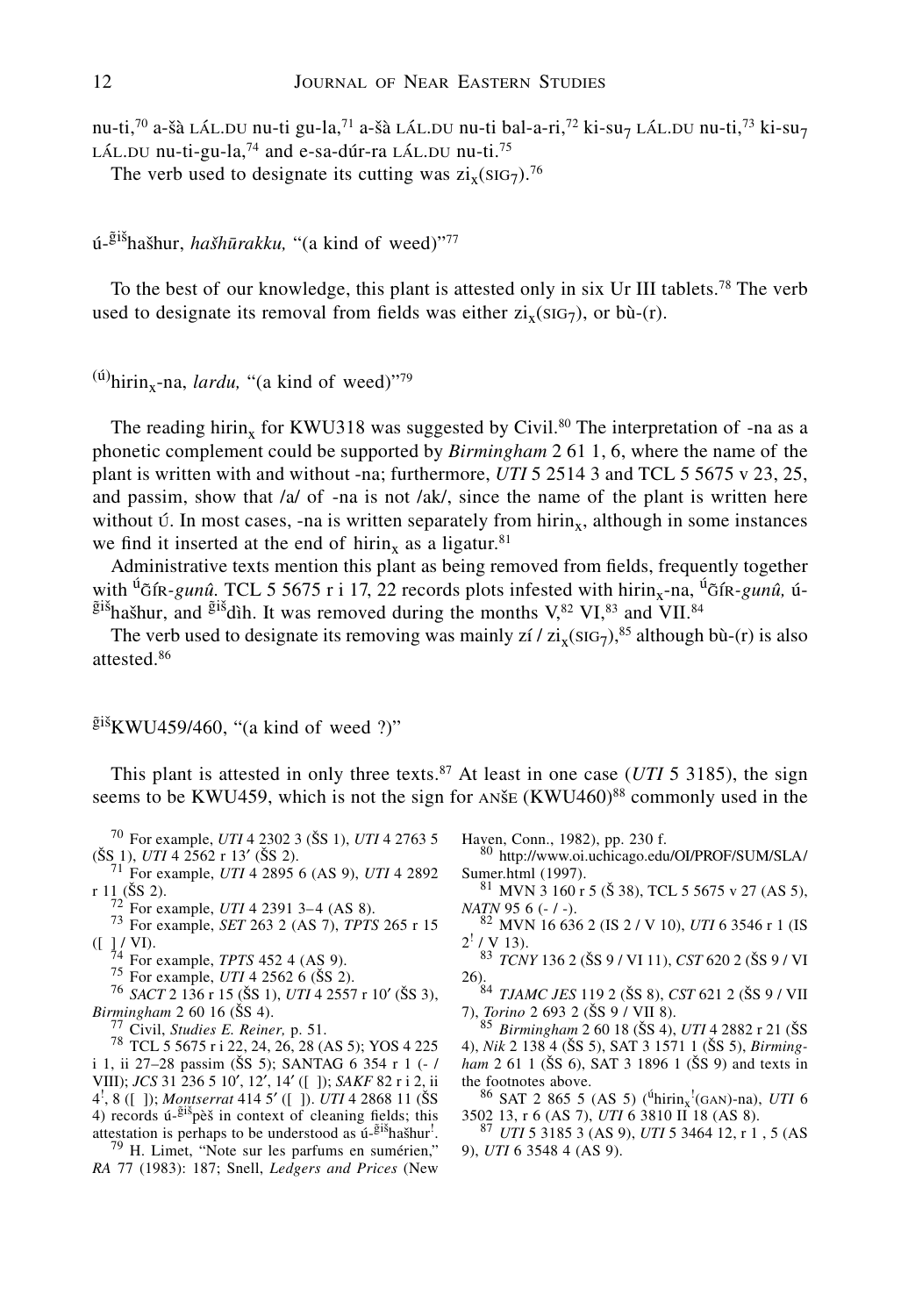Ur III period. Together with KIŠ (KWU456)<sup>89</sup> and KWU457,<sup>90</sup> KWU459 is a variant of KWU460<sup>91</sup> and may also be used for  $\tilde{g}$ ir.<sup>92</sup> This plant should not be confused with  $\tilde{g}$ is  $\tilde{g}$ ir "foot fetters."93

The name of this plant is documented in the context of cleaning fields. It is possibly also attested in the name of the field a-šà gána-KWU459.<sup>94</sup>

The verb used to designate its removing was bù-(r).

ú-<sup>ğiš</sup><sub>HAR-an, "(a kind of weed)"</sub>

The name of this plant is rendered in Ur III texts as HAR-an, ú-HAR-an,  $\tilde{g}$ <sup>iš</sup>HAR-an; the exceptions are: ú-<sup>ğiš</sup>har (SAT 2 480 r 9), ú-har-ra-an (*UTI* 6 3760 9', r 3), and ú.an.giš.har<br>(MVN 1 94 3–4) (MVN 1 94 3–4).

Usually removed from fields together with <sup>giš</sup>dìh and <sup>ú</sup>g̃ír-*gunû* by male workers, it was then transported either to reservoirs and canals<sup>95</sup> (frequently from a-šà gána-Ur-gu to  $I_7$  $sal_4$ -la),<sup>96</sup> to the dub-lá-<sup>d</sup>Utu,<sup>97</sup> or to the *nakabtum*.<sup>98</sup> Only two texts inform us that the removing of the plant took place during the months VII and VIII.<sup>99</sup>

The verb used to designate its removal was always bù- $(r)$ .<sup>100</sup>

an.sahar, "(a plant ?)":

This is attested in *UTI* 4 2514 1 (AS 8), in a context which seems to be of weeding. Its removal (?) was designated with the verb  $ku<sub>5</sub>-(r)$ .

<sup>88</sup> For the evolution of this sign, see Steinkeller, "The Name of Nergal," ZA 77 (1987): 162 f.

<sup>89</sup> See, for example, *Montserrat* 1 1, 2 (Š 30 / VI)  $({\rm \tilde{g}ir}$  [obv. 3] is in this text rendered with KWU460, in order to distinguish it from anse = KWU456), *Hirose* 66 3 ( $\check{S}$  47 / III 12; with KWU459 for anse [obv. 1–2]), *HSS* 4 42 7, r 4 (AS 1; with KWU460 for gir [r 7]), *TUT* 25 i 2, 3, 4, 5 ([?]); with KWU460 for anse [r iii 7, 8, 9, 10]), *NATN* 51 2 (IS 2 / XII).

<sup>90</sup> For example, MVN 10 117 3 ([ ] / X).<br><sup>91</sup> MVN 3 191 2 (Š 41 / I), *Hirose* 66 1, 2, (Š 47 / III 12), and the goddess-name Nin-ANŠE-lá in MVN 3 153 r 1 ( $\check{S}$  37 / VI).

 $92$  See, for example, MVN 4 46 r 6 (AS 4), MVN 3 298 4 (SS 9). <sup>93</sup> *AHw.,* p. 512, s.v. *kursû(m)* "eine Fessel," *CAD,*

vol. K, p. 568, s.v. *kursû,* "foot fetters, links"; see *SET* 120 2 (- / II) (Lugal-nésag-e lú  $\frac{\tilde{g}i\tilde{s}}{\tilde{g}}$ ir), and H. Limet, "Documents sumériens des Musées d'Art et d'Histoire, Bruxelles," *Akkadica* 117 (2000): 2 comm. to line 9. A different object seems to be  $\frac{\tilde{g}^{iS}}{N}$ KWU456, which appears, for example, as part of boat equipment in *SET* 272 r 10, coll. *ASJ* 8 (1996): 337 (Š 42 / AS 6), TCL 5 5673 i 23, ii 16, iii 19, r i 9 (S 45 / AS 2), and possibly *UTI* 6 3689 3 (AS 6). A. Salonen, *Die Wasserfahrzeuge in Babylonien,* Studia Orientalia 8/4 (Helsinki, 1939): 101, interprets it as " 'Schiffskrampen' (zum Festhalten der

Planken?)," connecting the object with the foot fetters. Nevertheless, the reading cannot be gir here, since TCL 5 5673 records  $\frac{\tilde{g} i \tilde{s}}{\text{KW}}$ KWU456 along with KWU460 =  $\tilde{g}$ ir in the personal name  $\tilde{G}$ ìr-né (obv. ii 22). Cf. also the object <sup>uruda</sup>KWU456: *AAICAB* 1/1 Ashm. 1911–184 (IS 2 / XII).

 $\frac{24}{94}$  For example, TCL 5 5676 v 10', r ix.13' (SS 2).<br>
95 For example, MVN 16 1475 3–5 (SS 1 / IX), MVN 16 1359 4–5 (SS 2), *UTI* 5 3403 9-r 3 (SS 2), SAT 3 1574 1–3 (ŠS 5).

 $96$  For example, SAT 2 1028 1-3 (AS 7) (here figána-Ur-gu-tafl), *SACT* 2 2 r 13–14 (SS 2), *UTI* 4

<sup>97</sup> *UTI* 3 1743 3–5 (ŠS 1), *UTI* 3 1686 3–5 (ŠS 3), MVN 13 309 4-r 7 (SS 5), SAT 3 1577 r 11–13 (SS 5). <sup>98</sup> For example, *TPTS* 440 1–4 (<sup>S</sup> 42 / AS 6) (here

 $\tilde{g}$ á-nun-<sup>d</sup>Šul-pa-è-ka *na-kà-ab-tum* ḡar-ra), *MCS* 3 p. 90 112946 1–2 (AS 3), MVN 16 1013 1–3 (AS 7), *UTI* 3 2253 1-r 7 (AS 7), *UTI* 4 2561 r 19–21 (AS 8), *MCS* 3 p. 55 112989 3–4 (AS 9), MVN 16 1344 1–3 (AS 9), MVN 16 1581 1–3 (AS 9), *UTI* 4 2633 2–4 (AS 9),

<sup>99</sup> SAT 2 385 (Š 44 / VIII), MVN 1 94 (ŠS 6 / VIII). <sup>100</sup> For example, *UTI* 5 3073 6 (AS 7), *UTI* 5 3152 4 (AS 9), *SNATBM* 437 r 1, 4 (SS 1), MVN 13 364 r 14–15 (ŠS 3), *UTI* 6 3760 9', r 3 (the verb bù-r is here rendered as bu-r). The only exception known to us is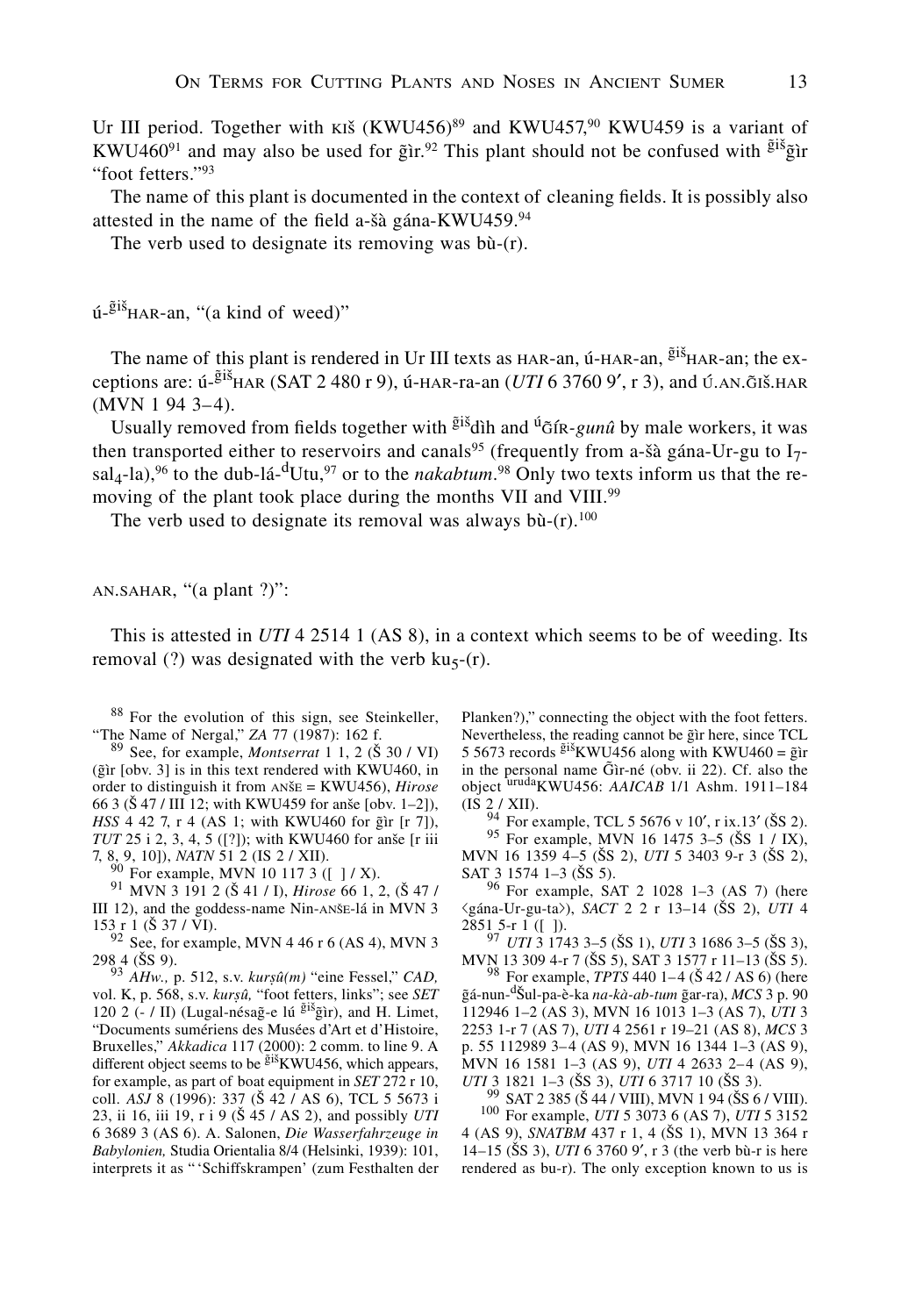<sup>ú</sup>KWU127, <sup>ú</sup>A.KWU127, <sup>ú</sup>KWU127.a, <sup>ú</sup>KWU127.Lagab, <sup>ú</sup>KWU127.šè, <sup>ú</sup>KWU127.šè.še

Different kinds of plants, commonly considered to be rushes, are written with the sign KWU127 in combination with other logograms. Civil<sup>101</sup> and Waetzoldt<sup>102</sup> have shown that at least in some cases these are different sorts of rushes and not merely orthographic variants of the same word. Thus, according to Waetzoldt,  ${}^{0}$ KWU127. $\delta \hat{\epsilon}$  and A.KWU127 are recorded in the same text (DPOAE 1 108 r iv 3–6). To this Ur III attestation, the following examples can be added: <sup>ú</sup>KWU127.šè and <sup>ú</sup>KWU127.LAGAB are jointly recorded in *VO* 8/1 30 3–4 (Š 44) and MVN 10 230 i 17, iv 5, r vi 5, 8, viii 5, 11 (ŠS 2 or later); <sup>ú</sup>KWU127. šè and  ${}^{11}$ KWU127.šè.še are found in *UTI* 3 2082 3, r 11 (SS 1).

# $u$ KWU127

This is rarely attested in Ur III;<sup>103</sup> it is possibly documented in the name of a field: [a- $\delta \hat{a}$ ...].TUR.<sup> $\hat{u}$ </sup>KWU127.<sup>104</sup> MVN 14 387 mentions three bales of this plant, with two bundles each, which were deposited on a pile of bricks.

The verb used to designate its cutting was zí /  $zi_x$ ( $SiG_7$ ).

# $\mathfrak{u}_{\mathsf{A}}$ .KWU127

This is attested in three administrative texts<sup>105</sup> and in the name of a field (a-sa ki-sumun A.KWU127).<sup>106</sup> It is also mentioned in medical prescriptions.<sup>107</sup> The plant was measured in gú.

### $\mathbf{u}$ KWU127.A

This is documented in texts mainly dated to the reign of Šulgi.<sup>108</sup> According to Civil,  $u$ KWU127.A is the older spelling of  $u$ KWU127.LAGAB.<sup>109</sup> The plant was removed from fields and delivered in bales or bundles with different destinations: boatyards (probably for making ropes),<sup>110</sup> the dam é-a-ga-ri,<sup>111</sup> the  $\tilde{g}$ á-nun-da  $\tilde{g}$ <sup>iš</sup>kiri<sub>6</sub>-A-ab-ba,<sup>112</sup> and "to spread it out for a.-bread" (ninda-a-aš-šè ba-ra-ge-dè).<sup>113</sup>

- SAT 2 715 2 (AS 2), although  $\text{H}_A$ - $\langle$ an $\rangle$  has perhaps to be corrected into <sup>ú</sup> $\tilde{G}$ fk-*gunû*<sup>!</sup>.<br><sup>101</sup> Civil, *Studies E. Reiner*, pp. 49 f.
	-
- <sup>102</sup> Waetzoldt, "'Rohr' und dessen Verwendungs-<br>weisen," p. 143, n. 97.
- <sup>103</sup> It is documented, to our knowledge, in MVN<br>14 387 1 (SS 8), MVN 3 319 2 (IS 2 / III).

104 *BE* 3<sup>1</sup> 86 6 (- / -).<br><sup>105</sup> *UTI* 3 1948 1 (ŠS 8), *AAICAB* I/1 Ashm. 1911– 1572 (- / -), CT 7 18390 9 (- / -).<br><sup>106</sup> *ASJ* 13 222, no. 69 iii 16 (ŠS 5 / - 23).<br><sup>107</sup> Civil, "Prescriptions médicales," pp. 61 f.: 27,

- 
- 101, 138, pp. 66 f.

<sup>108</sup> *TPTS* 208 1 (S 43 / II), *Birmingham* 2 28 1 (S 44 / XI), MVN 4 72 2 (S 44), *SACT* 2 145 2 (S 44), MVN 14 417 1 (S 45 / AS 2), SAT 2 888 3 (cf. SAT 3, p. 623) (AS 5), *AAICAB* 1/1 Ashm. 1924–687 2 (ŠS 6), *Birmingham* 2 199 1 (IS 2 / XI), *JCS* 32 230 3' ([?]).

<sup>109</sup> Civil, "Studies on Early Dynastic Lexicography, *I*," *Oriens Antiquus* 21 (1982): 16.

<sup>110</sup> *TPTS* 208 1–4 (Š 43 / II), MVN 14 417 1–4 (S 45 / AS 2); add probably *Birmingham* 2 28 8 (S 44 / XI): dúr-bi? má-da-GA-sè ba? -ús (cf. *CST* 585 3 [AS

- 
- 2]: má-da-GA ak-dè). <sup>111</sup> *Birmingham* 2 199 1–3 (IS 2 / XI). <sup>112</sup> *AAICAB* 1/1 Ashm. 1924–687 1–7 (SS 6). <sup>113</sup> SAT 2 888 2–4 (AS 5).
	-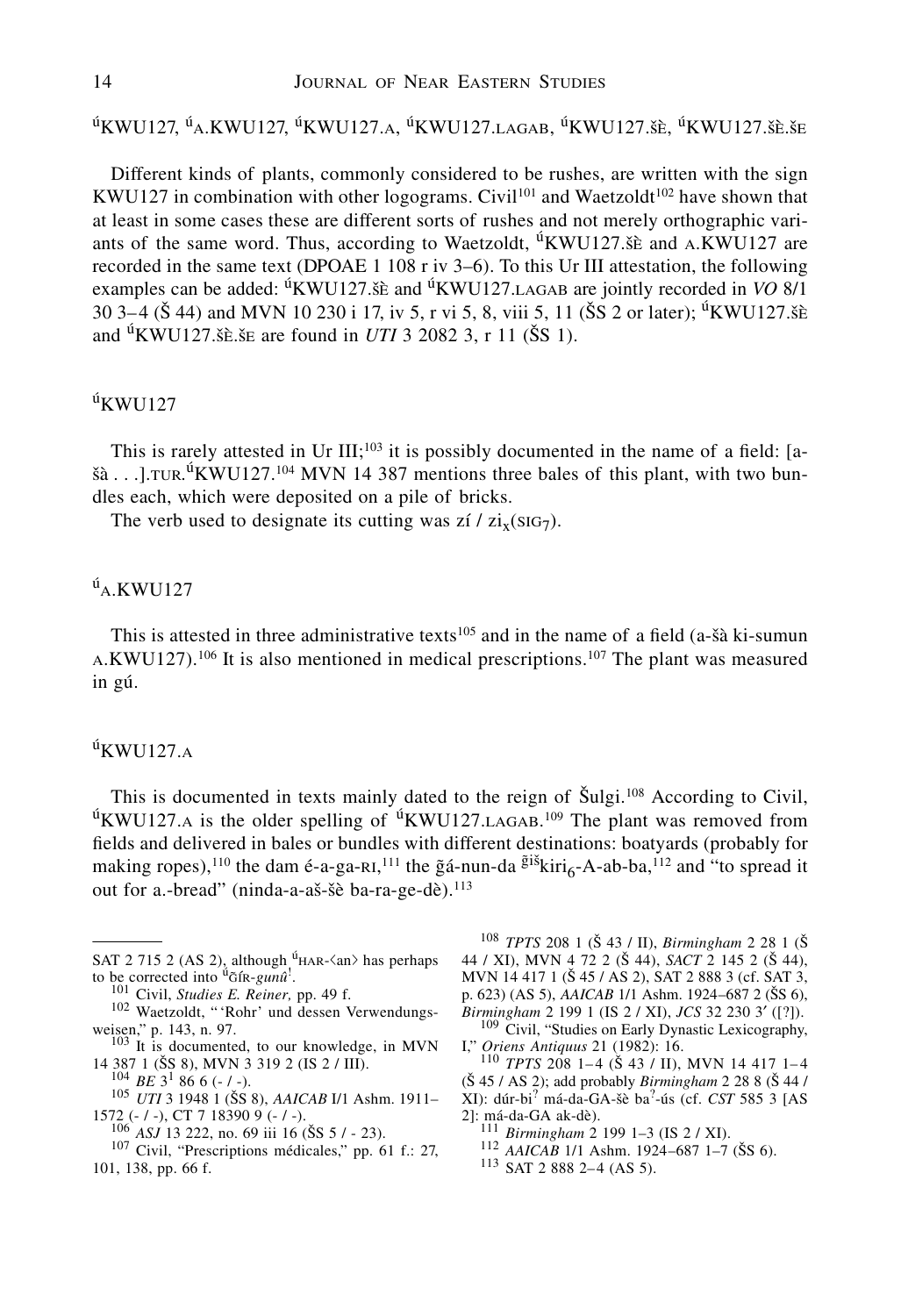The verb used to designate its cutting was  $\rm{zi}_x(\rm{SiG}_7)^{114}$ 

### $u$ KWU127.LAGAB

This is usually read as  $\mathring{u}$ numún on lexical grounds.<sup>115</sup> It is occasionally written without determinative.<sup>116</sup>

This plant was mainly removed from forests, and sometimes also from fields and orchards. It was measured in sar,  $^{117}$  gú,  $^{118}$  or sa "bundles."<sup>119</sup> Once removed, it was delivered to dams<sup>120</sup> and boatyards,<sup>121</sup> to build a kitchen,<sup>122</sup> and to make ropes,<sup>123</sup> sieves,<sup>124</sup> and baskets.<sup>125</sup> One basic source for study of this plant and <sup>ú</sup>KWU127. See is the archive of Urtar.luh and his son Ur-É-mas (see below). The usefulness of this plant is denoted by its inclusion in personal names and in the name of a goddess.<sup>126</sup>

The cutting of this plant is once designated with the verb  $\mathsf{z}$  i.<sup>127</sup>

### $u$ KWU127.šè

It is commonly read as  $\mathrm{u}_{\mathsf{S}}^2$ ,  $\mathrm{u}_{\mathsf{S}}^2$ . Sometimes,  $\mathrm{u}_{\mathsf{S}}$  is written instead of  $\mathrm{S}$ .  $\mathrm{E}^2$ .

According to Ur III administrative texts, it was the most common rush. It grew mainly in forests but also in fields. It was measured in sar,  $130 \text{ g}t$ ,  $131 \text{ and sa }$  "bundles." $132 \text{ Once}$ collected, it was delivered to various destinations: dams and canals,  $^{133}$  the (kun-zi-da)

<sup>114</sup> *AAICAB* 1/1 Ashm. 1924–687 2 (ŠS 6), *Bir-mingham* 2 199 2 (IS 2 / XI).

<sup>115</sup> See MSL 3, p. 121: 283; MSL 10, p. 82, n. 9. F. Yildiz and T. Gomi have proposed  $\text{gug}_4$  on the basis of *UTI* 3 1655: *n* guruš u<sub>4</sub>-l-šè tir Inim-<sup>d</sup>Šará<sup>2</sup>-ta gug<sub>4</sub>-ga ga<sub>6</sub>-gá (see *UTI* 3, p. 50); M. Civil (personal communication) considers the reading gug<sub>4</sub> very problematic and suggests that –ga could be here a dittography for ít.<br>
<sup>116</sup> *UTI* 3 1655 (AS 8), *ITT* 5 8237 3 (?).<br>
<sup>117</sup> *Orient* 16 92 r 19, 21 (AS 7).<br>
<sup>118</sup> MVN 14 22 1 (Š 33<sup>?</sup> / VIII), *MCS* 4 11 BM

105429 1 (?) (see H. Waetzoldt, " 'Rohr' und dessen Verwendungsweisen," p. 126: 3.3), *RTC* 306 r i 9', ii 8

([ ]).<br>
119 MVN 14 140 2 (Š 36), *VO* 8/1 30 3 (Š 44), TCL<br>  $\frac{(5.44)}{2}$ , TCL 5 6036 i 11', ii 35, r i 30, 37, viii 25 (AS 4 /  $[5^2]$ ) (here oin as 1/60 of sa) *CTNMC* 31 1 (AS 7) MVN 10 230 gín as 1/60 of sa), *CTNMC* 31 1 (AS 7), MVN 10 230

i 17 (SS 2 or later). <sup>120</sup> *UTI* 3 1655 5-r 7 (AS 8), MVN 16 1495 1–4 (SS 2).<br>
<sup>121</sup> *VO* 8/1 30 3 (Š 44): see comm. to v 1–2.<br>
<sup>122</sup> *CTNMC* 31 1–2 (AS 7).<br>
<sup>123</sup> *DAS* 263 2–3 (AS 9 / IX), *DAS* 376 2–3 (AS 9 /

IX), *ITT* 5 8237 3–4 ([ ]) (cf. collation of B. Lafont, *DAS*<sub>, *p*</sub>. 80: 263).

*MVN* 10 230 17–18 (ŠS 2 or later), TCL 5 6036 r i 33–39 (AS 4 /  $[5^2]$ ) (reconstruction ( $\frac{\tilde{g}i\tilde{s}}{m}$  ma-an-simsig<sub>5</sub>-lugal]) suggested by  $r$  vi 38).

<sup>125</sup> TCL 5 6036 r i 27–32 (AS 4 / [5<sup>2</sup>]).

<sup>126</sup> Waetzoldt, "'Rohr' und dessen Verwendungsweisen," p. 143, n. 98. Ur-<sup>ú</sup>KWU127. LAGAB is attested in MVN 3 288 r 1 (ŠS 6 / XII or later).

in MVN 3 288 r 1 (SS 6 / XII or later).<br><sup>127</sup> *DAS* 410 3' ([AS 9<sup>2</sup>]) / IX -): for the reconstruc-<br>tion of the date cf texts in n 123 above

tion of the date, cf. texts in n. 123 above.<br><sup>128</sup> Cf. J. Bauer, "ZI×ZI.ŠE," *Altorientalische No-*<br>tizen 1987/39.

<sup>129</sup> *UTI* 5 3152 r 3 (AS 9), *UTI* 5 3005 3 (ŠS 2), and probably UCP 9/1 27 5 (Š 47 / VIII).

<sup>130</sup> *UTI* 3 2092 3 (ŠS 4), *AAICAB* 1/1 Ashm. 1924–<br>1056 ii 9 (ŠS 3), *Montserrat* 237 3 (ŠS 4).

1056 ii 9 (ŠS 3), *Montserrat* 237 3 (ŠS 4).<br><sup>131</sup> *UTI* 6 3662 2 (ŠS 3), MVN 16 1040 2 (ŠS 4<sup>?</sup> / VI), MVN 10 230 iv 5 (SS 3 or later), MVN 16 836 2  $(SS 4)$ .

<sup>132</sup> *NATN* 229 2 (S 30 / X), *TPTS* 249 2 (S 35 / VIII) (here  $\langle sa \rangle$ ), *Babyl* 8 Pl. VIII Pupil 34 1 ( $\dot{S}$  42 / AS 6), *VO* 8/1 30 4 (S 44), TCL 5 5673 iii 17 (S 45 / AS 3), *TCNY* 325 1 (AS 1), MVN 1 106 i 15, r i 13u (here fisafl) (AS 3), MVN 13 366 3 (AS 5), *UTI* 6 3829 r 1 (AS 8), *CST* 757 1 (SS 2), MVN 16 1065 1 (SS 7), MVN 10 230 r vi 5, 8, viii 5, 11 (ŠS 3 or later), *UTI* 4 2580 3 (ŠS 8 / IV), DPOAE 1 108 r iv 4 (- / -).

<sup>133</sup> *UTI* 5 3017 r 1–3 (AS 9), *UTI* 5 3456 r 1–2 (ŠS 1), *TPTS* 390 6-r 9 (SS 2), *UTI* 3 1789 1–5 (SS 2), MVN 16 976 7-r 4 (ŠS 3).